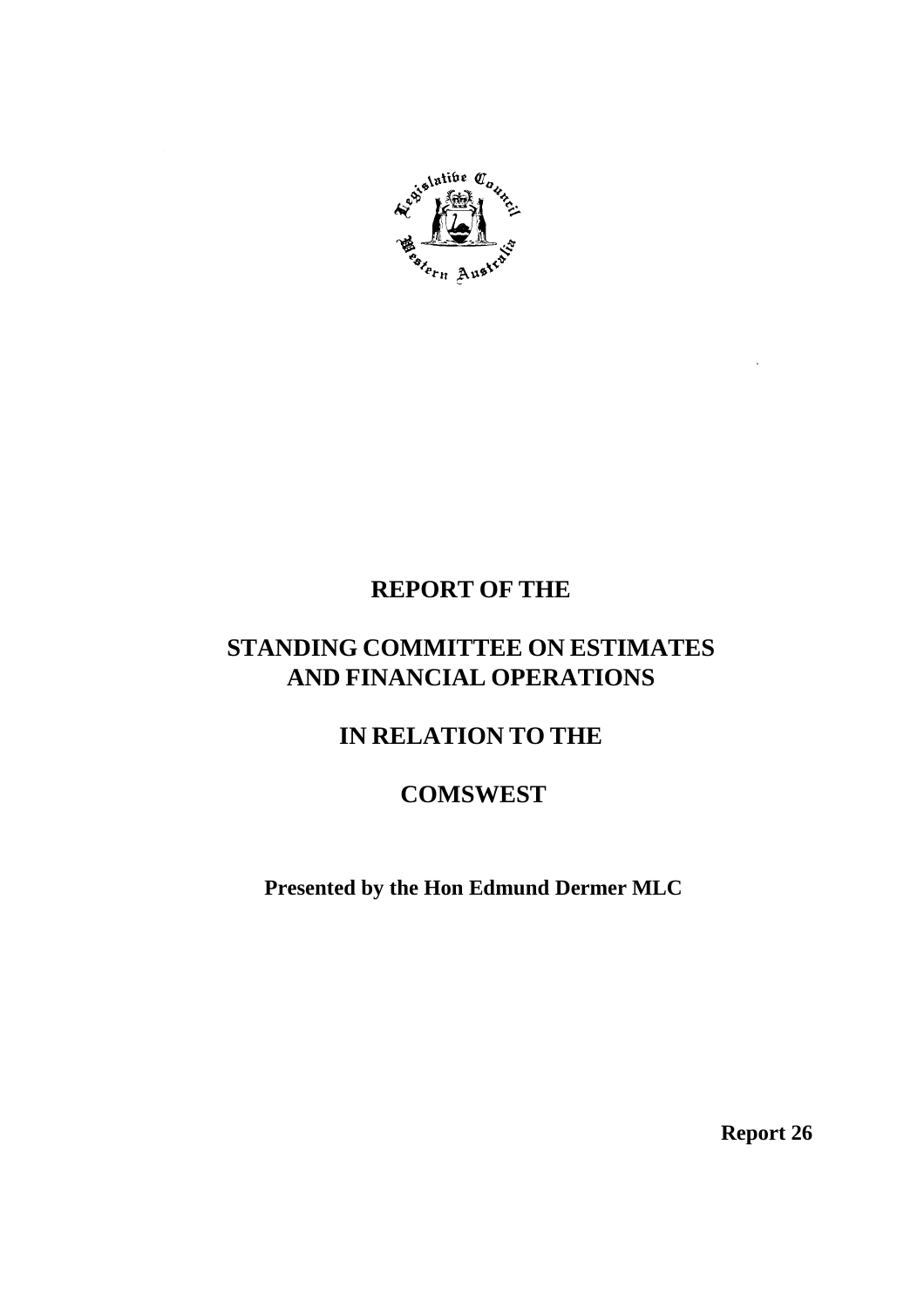### **STANDING COMMITTEE ON ESTIMATES AND FINANCIAL OPERATIONS**

The Standing Committee was established on 21 December 1989 with the following terms of reference:

- 1. There is hereby appointed a Standing Committee to be known as the *Estimates and Financial Operations Committee.*
- 2. The committee consists of 5 members.
- 3. The functions of the Committee are to consider and report on:
	- (a) the estimates of expenditure laid before the Council each year; and
	- (b) any matter relating to the financial administration of the State.
- 4. The Committee shall report on the estimates referred under clause 3 by or within one sitting day of the day on which the second reading of the *Appropriation (Consolidated Revenue Fund) Bill* is moved.
- 5. For the purposes of clause 3(a), the House may appoint not more than 6 members at any stage of its examination.
- 6. A reference in clause 3 to "estimates of expenditure" includes continuing appropriations, however expressed, that do not require annual appropriations.
- 7. The Committee may initiate investigations under clause 3(b) without prejudice to the right of the Council to refer any such matter.

## **Members of the Committee:**

Hon Mark Nevill MLC (Chairman) Hon Muriel Patterson MLC (Deputy Chairman) Hon Edmund Dermer MLC Hon Simon O'Brien MLC Hon Bob Thomas MLC

#### **Staff of the Committee:**

Ms Penny Griffiths (Advisory/Research Officer) Mr Michael Smyth (Advisory/Research Officer) Ms Lisa Hanna (Committee Clerk)

#### **Address:**

Parliament House, Perth WA 6000, Telephone 9222 7222

#### **ISBN 0 7309 8925 9**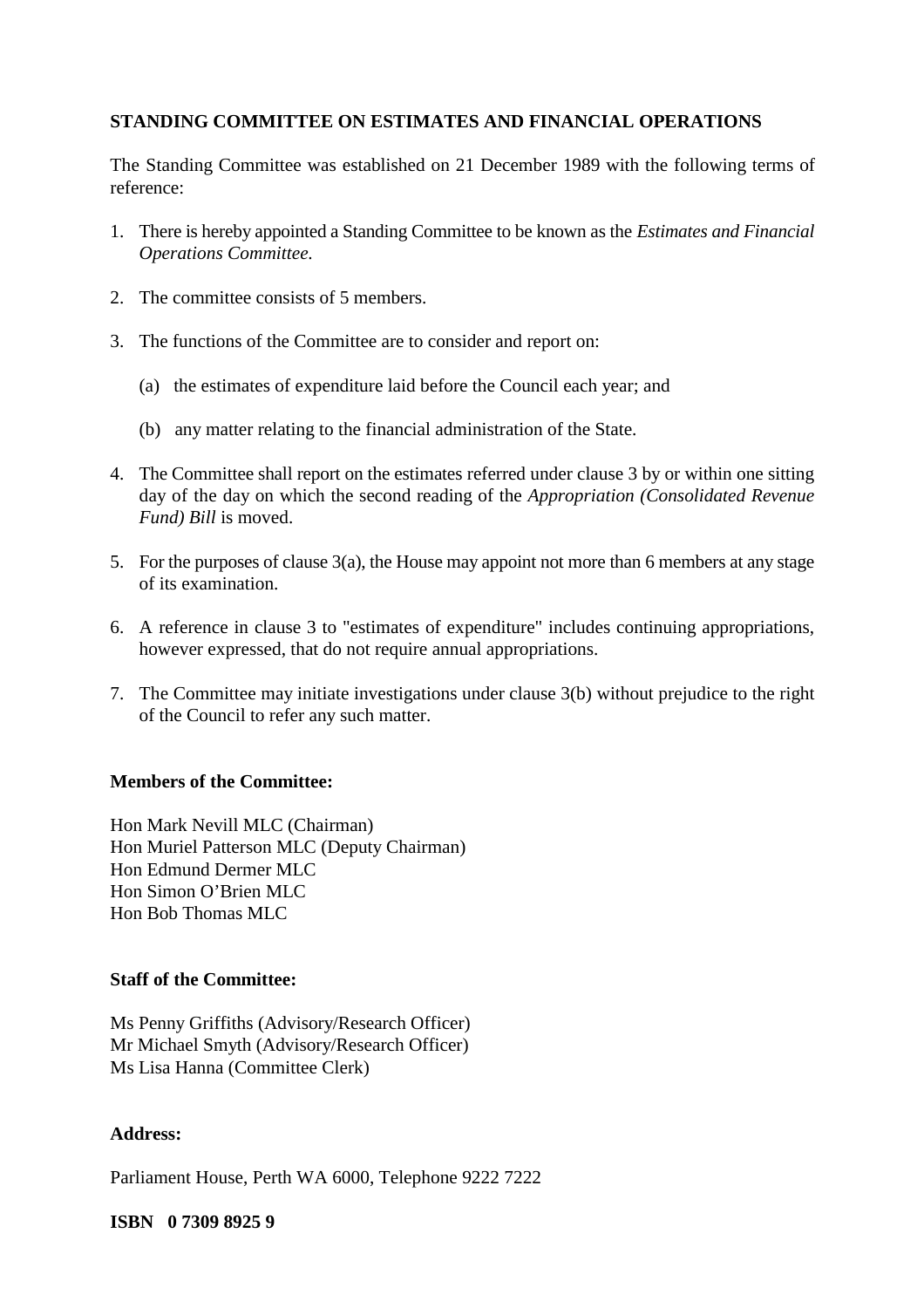# **CONTENTS**

| 1. | INTRODUCTION $\ldots \ldots \ldots \ldots \ldots \ldots \ldots \ldots \ldots \ldots \ldots \ldots \ldots$ |
|----|-----------------------------------------------------------------------------------------------------------|
| 2. |                                                                                                           |
| 3. | AIMS AND OBJECTIVES OF THE AGREEMENT  2                                                                   |
| 4. | PROBLEMS ASSOCIATED WITH THE AGREEMENT  3                                                                 |
| 5. |                                                                                                           |
| 6. | <b>CURRENT OUTSTANDING LIABILITIES REMAINING UNDER</b>                                                    |
|    |                                                                                                           |
| 7. | <b>CURRENT STRUCTURE FOR THE PROVISION</b>                                                                |
|    | OF TELECOMMUNICATIONS TO GOVERNMENT AGENCIES                                                              |
|    | IN WESTERN AUSTRALIA $\ldots \ldots \ldots \ldots \ldots \ldots \ldots \ldots$                            |
| 8. |                                                                                                           |
| 9. |                                                                                                           |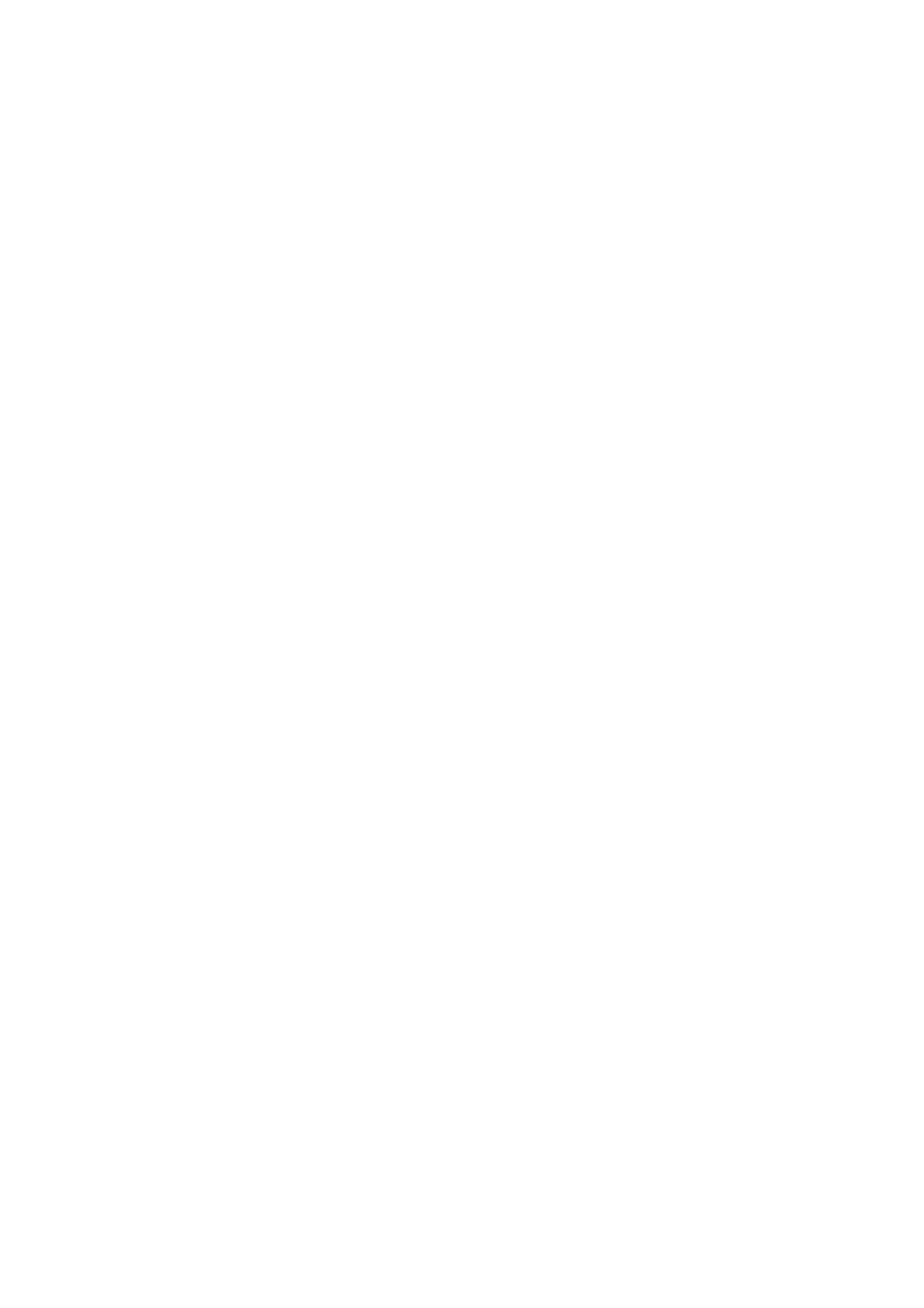## **Report of the Legislative Council**

### **Estimates and Financial Operations Committee**

#### **in relation to ComsWest**

## **1. INTRODUCTION**

- 1.1 The Standing Committee on Estimates and Financial Operations ("the Committee") was first appointed on 21 December 1989. Under its Terms of Reference, the Committee is required to consider and report on any matter relating to the financial administration of the State.
- 1.2 In July 1997, the Committee commenced an inquiry into the provision of telecommunication services to Western Australian Government Agencies. The inquiry addressed the apparent problems associated with the arrangement of telecommunication services for State Government Agencies.
- 1.3 Between July 1997 and present, the Committee has monitored the changes which have occurred in the State of Western Australia's provision of telecommunication services to Government Agencies. The Committee has obtained regular updates from the Department of Contracts and Management Services concerning the review of these arrangements and the transition process from the former Telecommunications Management Agreement to the current arrangements.

## **2. BACKGROUND**

- 2.1 In February 1995, the Western Australian Government entered into a Telecommunications Management Agreement (the "Agreement") with Pacific Communications Pty Ltd and ComsWest Pty Ltd. The Agreement was for Pacific Star Communications' Pty Ltd ("Pacific Star") wholly owned subsidiary, ComsWest Pty Ltd ("ComsWest"), to manage telecommunications services for all Western Australian Government Agencies.<sup>1</sup>
- 2.2 The term of the Agreement was three (3) years with an option to extend for a further three (3) years at the Government's discretion.  $2^2$  The Agreement was initially managed by the Public Sector Management Office ("PSMO") until January 1997 when it was transferred to the Department of Contract and Management Services ("CAMS").
- 2.3 In May 1997, the Government commissioned a review of the Agreement to determine whether the Agreement should be extended. On 1 July 1997, further deregulation of the

<sup>&</sup>lt;sup>1</sup> Telecom New Zealand Pty Ltd owned 100% of the issued ordinary shares of Pacific Star Communications Pty Ltd

Telecommunications Management Agreement, The State of Western Australia and Pacific Star <sup>2</sup> Communication Pty Ltd and ComsWest, section 4.2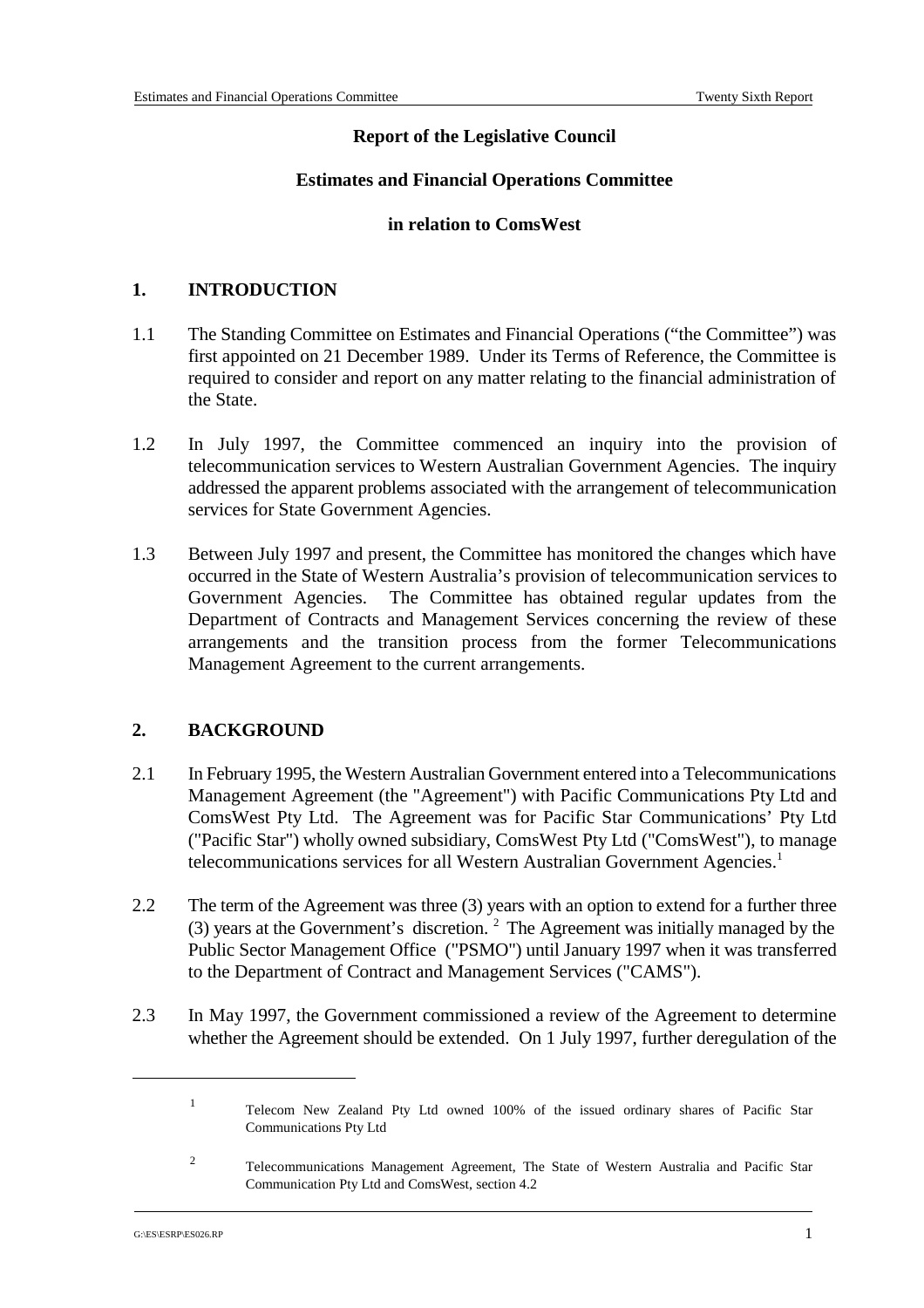telecommunications industry occurred as a result of the new *Telecommunications Act 1997 (Cwth).* The deregulation resulted in an increased number of carriers entering the market and the Australian Competition and Consumer Commission became involved as the Regulator of the Industry.

2.4 On 28 July 1997, the Cabinet of the State of Western Australia considered the review and decided against extending the Agreement for a further three (3) years. Pacific Star and ComsWest were formally advised, on 31 July 1997, that the Agreement would not be extended and would expire on 31 January 1998. At that point, CAMS commenced negotiations with ComsWest, Pacific Star and Telstra on the transition arrangements from the Agreement. In particular, CAMS commenced to implement the purchasing model, approved by Cabinet, which involved the development and establishment of the new arrangements (see comments at 7.1).

# **3. AIMS AND OBJECTIVES OF THE AGREEMENT**

- 3.1 Prior to the introduction of the Agreement, Government Agencies had a range of services and systems in place to support their own, individual, telecommunications needs. Essentially, the Agreement was implemented to provide a "one-stop shop" for telecommunication services.
- 3.2 As indicated, the Agreement was implemented in February 1995 and provided that ComsWest purchased and managed all telecommunications services on behalf of the Western Australian Government. The intention of this aggregated arrangement was that ComsWest would act on behalf of the State Government in the sense that they would negotiate with various telecommunication carriers and service providers to obtain the best deal for Government Agencies. In other words, ComsWest would purchase services at a low cost through exercising its "whole of Government" purchasing power and then resell those services to Government Agencies. Schedule 2 of the Agreement detailed the manner in which ComsWest determined its costs and profit component (see **Annexure 1** of this Report).
- 3.3 The Agreement included a role for ComsWest in obtaining billing data from telecommunications carriers (principally Telstra) and converting that billing data into accounts for presentation to Government Agencies.
- 3.4 The overall objectives of the Agreement were to
	- & achieve better management, effective use, improved quality and better coordination of telecommunications services for Government Agencies;
	- & lower costs to the Government Agencies;
	- & encourage competition between telecommunication suppliers; and
	- & obtain industry and community benefits and to improve delivery of telecommunications services to country and regional areas.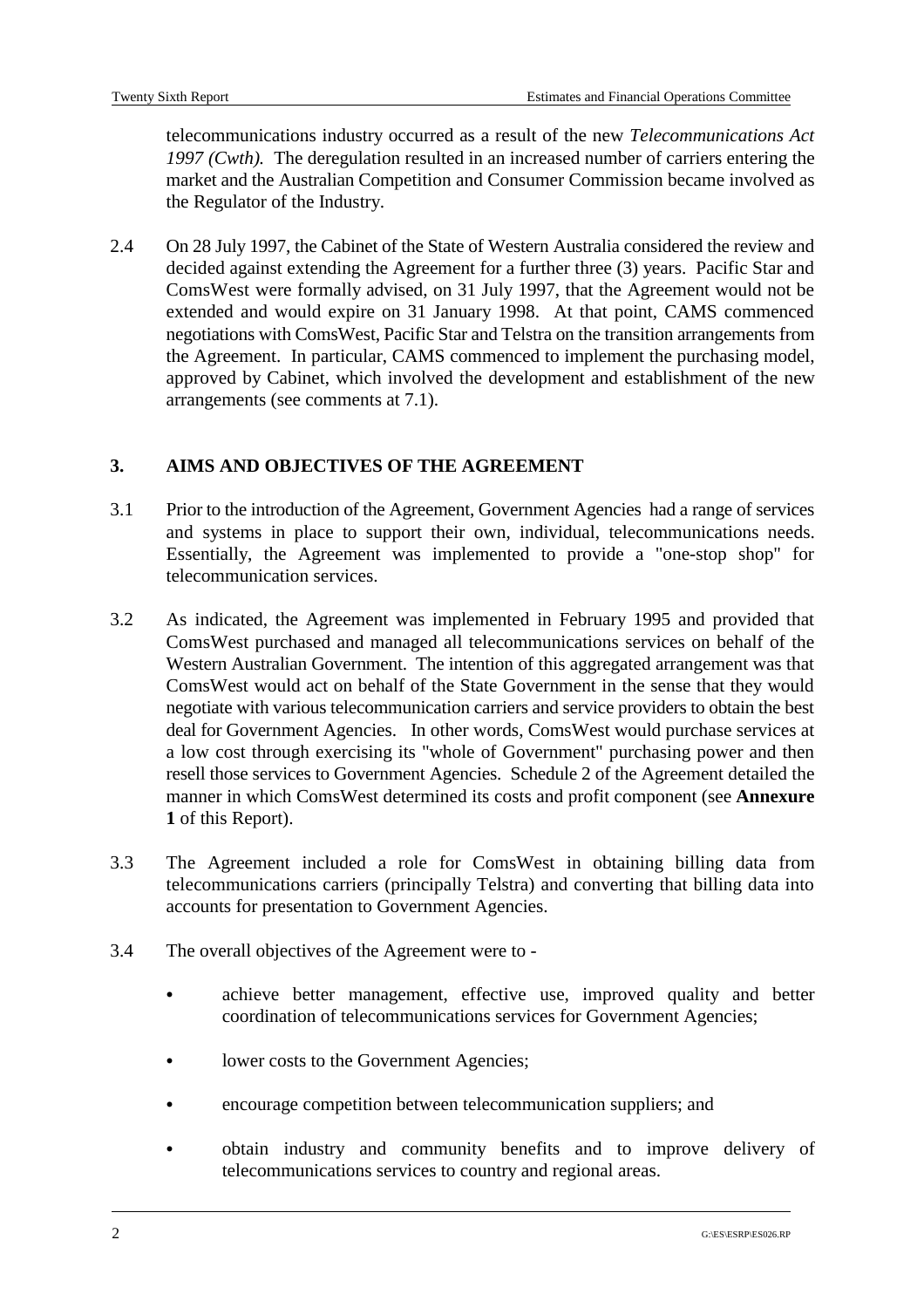- 3.5 In relation to competition, ComsWest's role was to deal with telecommunication suppliers and select the best goods and services to suit the requirements of each Government Agency. This process encouraged and developed competition between suppliers to provide the best deal for Government Agencies as ComsWest customers. ComsWest also provided an information help and support service to customers.
- 3.6 In the process of collecting billing information on a whole of Government basis ComsWest could accumulate detailed information on expenditure. The information was collected at the State and Government Agency levels and included information on basic telephone services and agency-level strategic technical issues. The central instrument for collection of information was the Management Information System. This system produced information based on billing data which was provided by the carriers.
- 3.7 ComsWest was also available for Government Agencies to consult when seeking advice as to the Agencies' strategic telecommunications needs and the meeting of those needs. ComsWest sourced this advice from both its own resources and third party consultants.

## **4. PROBLEMS ASSOCIATED WITH THE AGREEMENT**

- 4.1 In the period between February 1995 and August 1997, Government Agencies complained about the standard of service provided by ComsWest. A performance survey carried out by CAMS in May 1997 revealed a strong dissatisfaction with the billing service provided by ComsWest. In particular, the results showed that over 80% of the respondents were dissatisfied with the accuracy and timeliness component of ComsWest's billing. Furthermore, approximately 50% of the respondents said that they were dissatisfied with the completeness of accounts received by ComsWest and 60% of those respondents said this had not improved over time. 3
- 4.2 During the course of this inquiry, the Committee obtained a report from the Hon Kevin Prince MLA, the then Minister for Health, concerning the Health Department's dealings with ComsWest. In the report, the Hon Kevin Prince MLA said that the Health Department was dissatisfied with the service provided by ComsWest having experienced problems with inaccuracies in billing, considerable delays in responding to account enquiries and late presentation of accounts leading to large outstanding amounts.
- 4.3 On 29 July 1997, the Committee also received a report from the General Manager of ComsWest, Mr Gary Ellis. In that report, Mr Ellis addressed a number of the criticisms which had been directed at ComsWest. In regard to the billing complaints, Mr Ellis said that ComsWest had experienced a number of difficulties in implementing the invoicing system that supported the consolidation telecommunications fees from suppliers into one bill for Government Agencies. However, Mr Ellis said that most of those difficulties had since been resolved and he was confident that service delivery would be maximised in the next quarter.

Analysis of May 1997 ComsWest Performance Survey, Preliminary Report, CAMS, June 1997 <sup>3</sup>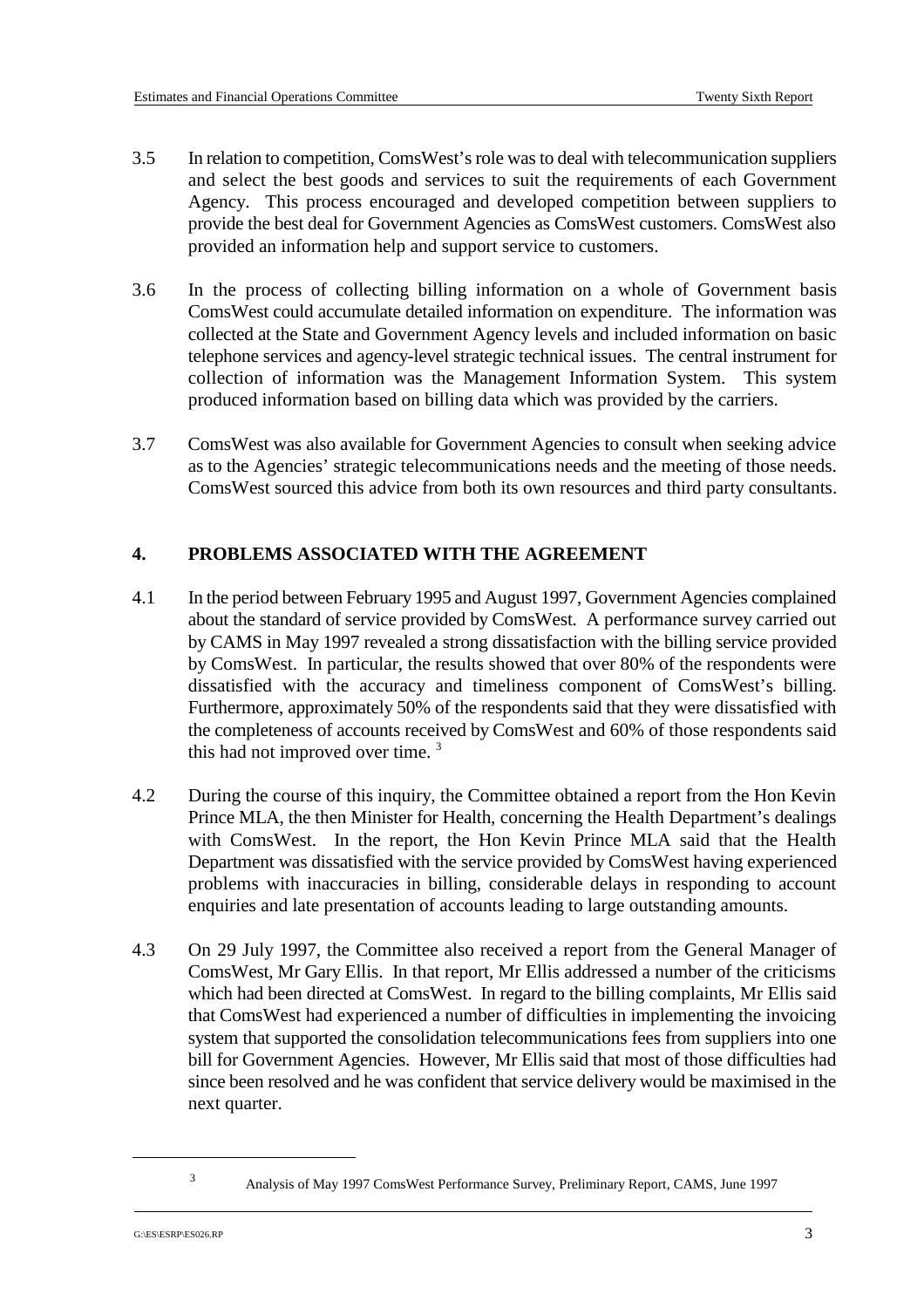- 4.4 In May and June 1997, a number of critical newspaper articles were published concerning ComsWest's performance. Around that time, the Opposition's Commerce and Trade Spokesman, the Hon Clive Brown MLA, claimed that ComsWest had failed to deliver benefits to the State and was in jeopardy because of tens of millions of dollars in unpaid bills owed by Pacific Star to Telstra.<sup>4</sup> These allegations were defended by the Government's Services Minister, the Hon Mike Board MLA, who claimed that ComsWest had achieved good savings under the Agreement.<sup>5</sup>
- 4.5 CAMS has agreed that one of the recurring problems encountered under the Agreement was the issue of billing accuracy. In regard to this matter, CAMS advised the Committee of the following issues for consideration
	- i) In February 1995, ComsWest and the telecommunication carriers estimated that the conversion of accounts would take six (6) months and that, after that time, the full benefits of aggregated discounts would become available to the State. However, the actual conversion time taken was 23 months due to a high error rate in the billing data received from the wholesale arm of Telstra; namely the Telstra Industry Services Business Unit.
	- ii) Telstra has multiple internal billing systems and the information was integrated by a single billing system called FlexCabs. The merging of this billing information generated errors as high as 30%. This billing information was then transferred from Telstra Wholesale to ComsWest for rebilling to Government Agencies. The additional 17 months taken by the conversion was the fault of Telstra and not ComsWest. The Committee has not sought Telstra's comment with respect to this claim by CAMS.
	- iii) A double conversion of accounts occurred as a result of Telstra changing to a new billing system as it was transferring accounts to ComsWest. Indications are that the State was not alone in experiencing difficulties, which were shared by other State Governments and large corporations.
	- iv) Billing enquiries from Government Agencies to ComsWest had to be referred back to Telstra for investigation and correction. This process should have taken three (3) months but took from six (6) to twelve (12) months and even then the billing problems were not resolved. This compounded the frustration at Agency level and demanded more resources from ComsWest to satisfactorily resolve the billing problems.
	- v) A reported 18 out of 20 telecommunication resellers nationwide were engaged in litigation with Telstra regarding loss of revenue brought about by poor and/or inaccurate billing information.

The West Australian Newspapers, 13 May 1997, 20 May 1997, 28 May 1997, 19 June 1997, 12 June <sup>4</sup> 1997, 23 June 1997

The West Australian Newspaper, 20 May 1997 <sup>5</sup>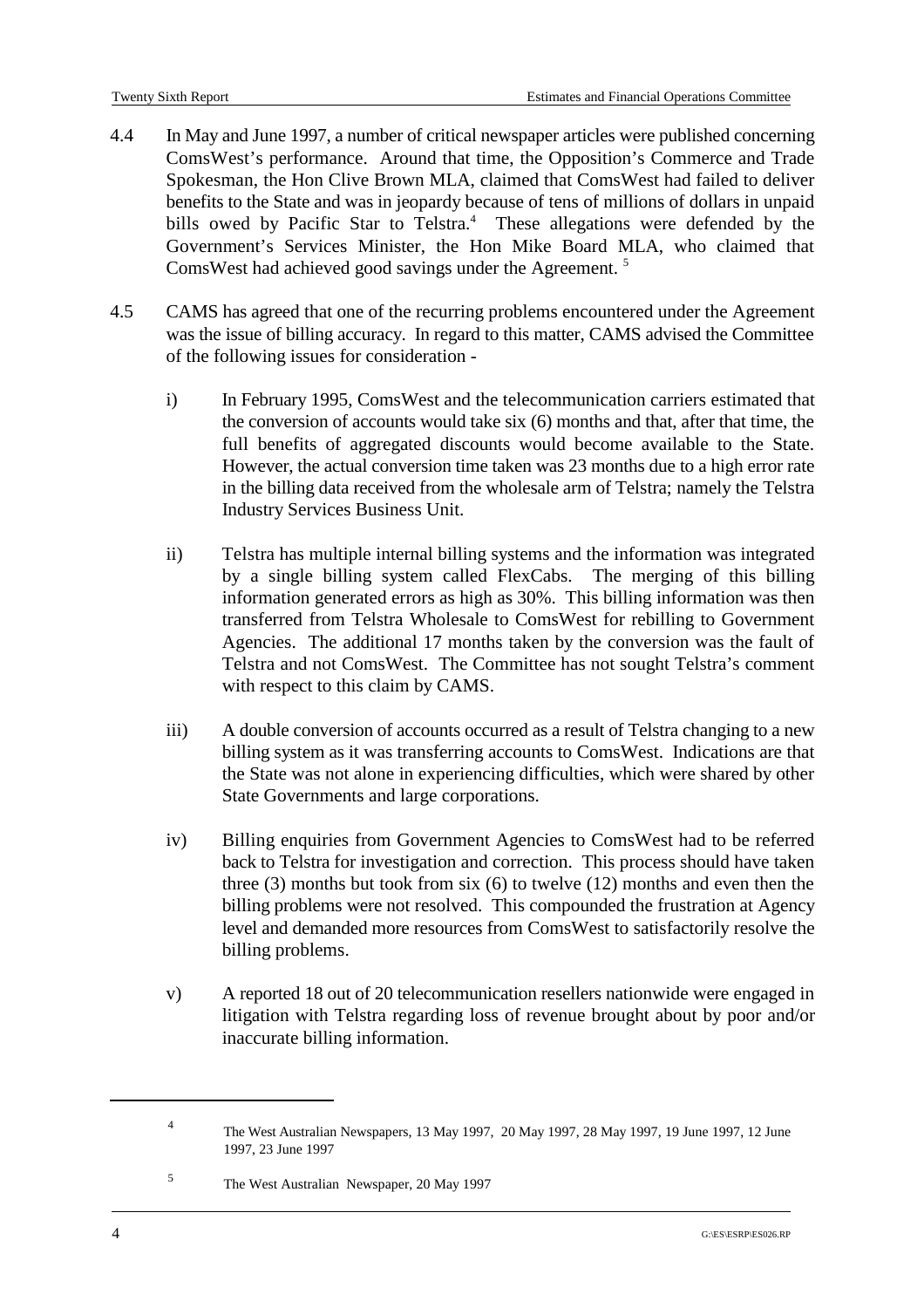- vi) The resources and effort of trying to resolve the high number of billing enquiries in the first two (2) years of the Agreement detracted from ComsWest's ability to fulfill its other roles. ComsWest committed significant resources to develop a detailed extension level billing to identify liabilities at the agency telephone extension level. This detailed billing was based on the conversion of low-level information provided by Telstra.
- vii) The introduction of the detailed ComsWest billing system also identified accounts that did not belong to the State. The identification of these accounts and their respective legal owners involved ComsWest in complex negotiations and investigation with Telstra to identify the correct owners and their liabilities.
- 4.6 CAMS also informed the Committee that the cumulative net savings achieved by ComsWest over the period from the commencement of the Agreement until 30 June 1997 were \$20, 788 458.00. A breakdown of the principal components of this saving is contained in **Annexure 2** of this Report.

# **5. DECISION NOT TO EXTEND THE AGREEMENT**

- 5.1 In late July 1997, the Government chose not to extend the Agreement for a further term. The Government advised ComsWest that the State Cabinet had decided not to continue the Agreement after receiving feedback from Government Agencies, the telecommunications industry and ComsWest. According to the Minister for Services, the Hon Mike Board MLA, the Agreement had been a success but a new direction in the provision of telecommunications services was required as a result of the changes brought about by the deregulation of Australia's telecommunications industry. 6
- 5.2 The decision not to extend the Agreement was made following a report compiled by Ernst and Young Consulting.  $\frac{7}{1}$  As part of the review, Ernst and Young Consulting sought comment from the relevant Government Agencies, three (3) technical consultants, the Information Industry Association, the major telecommunication carriers and ComsWest. The review was also conducted in consultation with PSMO and the Information Policy Council, with input from the Steering Committee and Customer Reference Group.
- 5.3 The review highlighted two important issues concerning an extension of the Agreement being
	- i) the aggregation arrangement, as described in 3.2 above, provided by ComsWest was not considered suitable after deregulation of the telecommunications industry on 1 July 1997; and

The West Australian Newspaper, 30 July 1997, p 6 <sup>6</sup>

Telecommunications Management for the Western Australia Public Sector Review Report, Ernst and Young, July 1997. <sup>7</sup>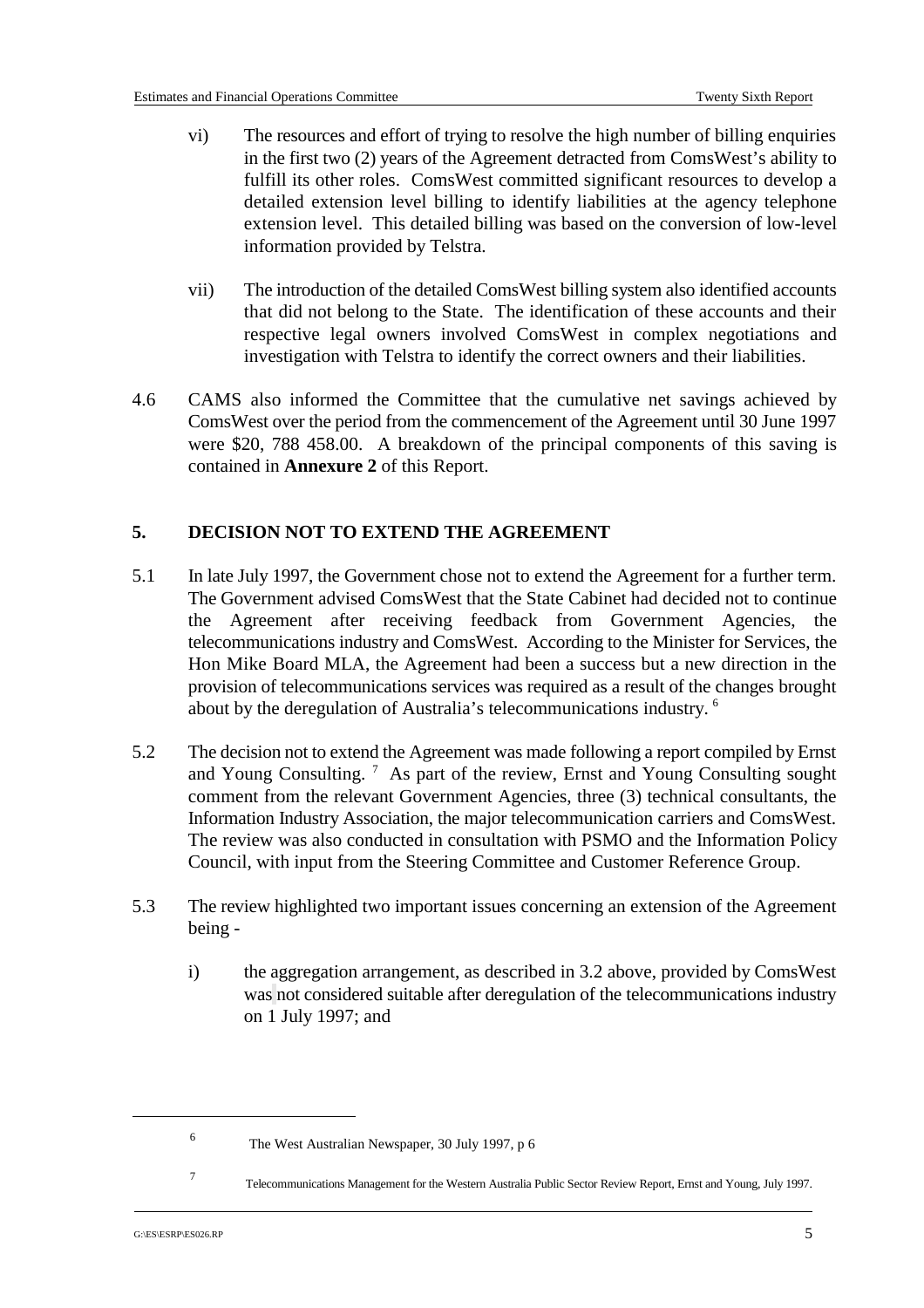- ii) there was strong Government Agency opposition to extending the Agreement in its current form if the billing problems were not resolved and more flexible purchasing arrangements implemented.
- 5.4 Ernst and Young Consultant's review also identified the need for a facilitator and expert intermediary between the deregulated market and the State Government Agencies. It was thought that a brokerage role would be more relevant to the new telecommunications environment than the existing reseller role which had been ComsWest's main function under the Agreement.
- 5.5 The review highlighted that Government Agencies were keen to ensure that any future arrangement should offer a choice of carriers and service providers and that participation in any future arrangement which aggregates the provisions of telecommunication services should be subject to Agency discretion. Government Agencies also displayed a desire for a direct service relationship with their suppliers.
- 5.6 It was also noted that when the Agreement was implemented in February 1995, the State needed an aggregator and reseller to achieve whole of Government discounts. Subsequent market changes eroded the reseller margins and deregulation further threatened the viability and relevance of this form of arrangement. Furthermore, the *Telecommunications Act 1997 (Cwth)* removed the opportunity for the reseller to obtain the discounts previously offered by the telecommunications carriers on the basis of the whole of Government purchasing.

# **6. CURRENT OUTSTANDING LIABILITIES REMAINING UNDER THE AGREEMENT**

- 6.1 In February 1998, CAMS informed the Committee that the identified liabilities between the Western Australian Government and ComsWest were
	- i) \$237,314.00 owed by the Western Australia Government to ComsWest for consultancy work conducted by ComsWest to establish the viability of a Common Digital Network. At that stage, it was anticipated that the sum would be paid as part of the finalisation of the Agreement; and
	- ii) \$65,000 owed to ComsWest by various Government Agencies as the final payment for the Management Information System. The Government Agencies have been paying for this sum as part of their normal monthly billing over the duration of the Agreement. It was proposed that the State would pay the last payment as the process of transitioning billing accounts would cause the Government Agencies to cease receiving accounts prior to the final payment being made for the Management Information System.
- 6.2 At that same time, the identified liability between ComsWest and Western Australian Government Agencies was estimated between \$6 million and \$12 million. This figure varied almost daily on receipt of the monies owed.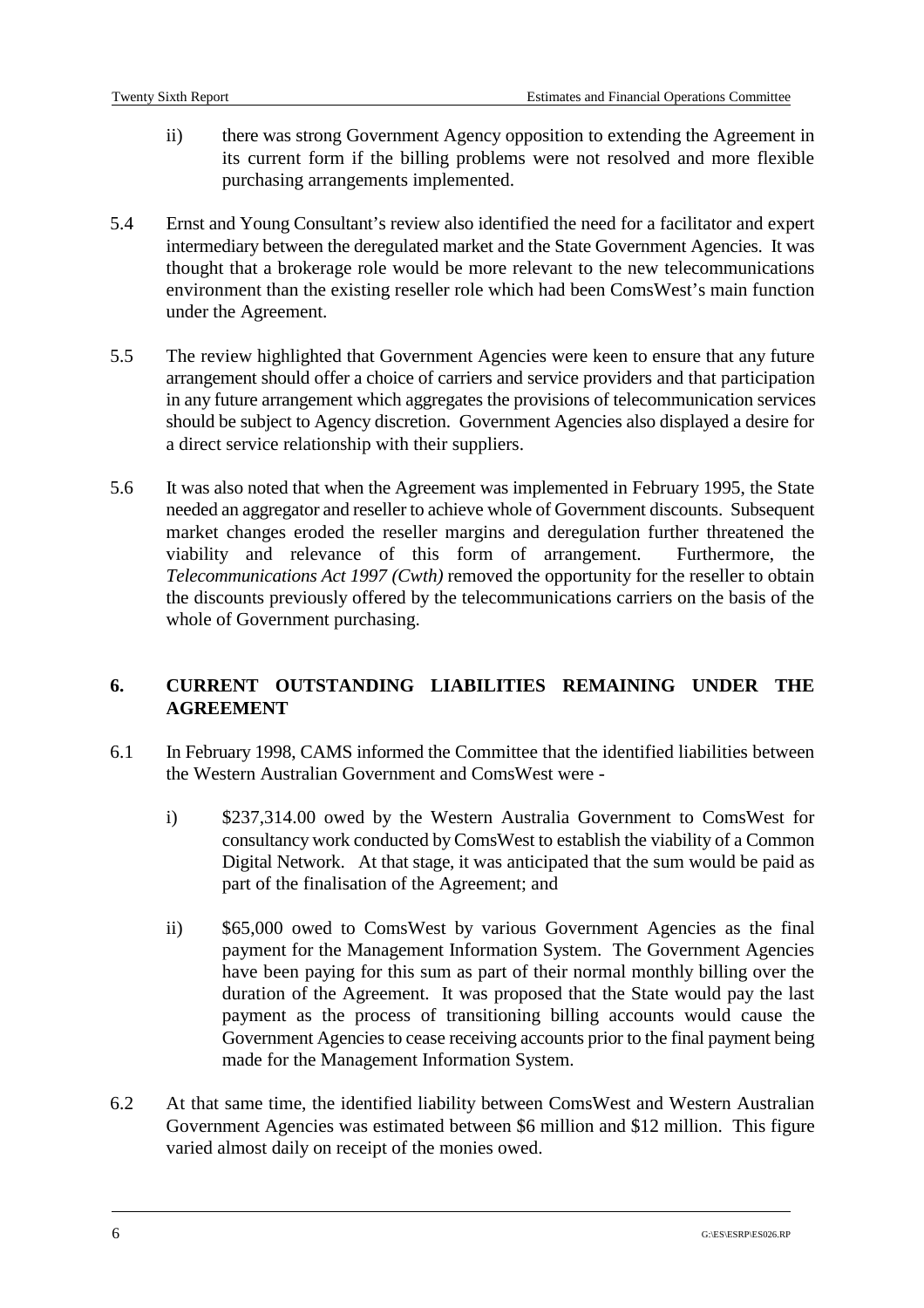- 6.3 The Committee obtained a further update concerning the liabilities in October 1998. At that time, the Minister for Services, Hon Mike Board MLA, advised the Committee that the State of Western Australia had finalised all financial matters with ComsWest and Pacific Star. Furthermore, CAMS had paid all outstanding obligations on behalf of the State and its Agencies as per the negotiated transition agreements.
- 6.4 On 11 December 1998, the Minister for Services, the Hon Mike Board MLA, provided the Committee with a spreadsheet relating to the debt assigned from ComsWest to CAMS. The spreadsheet is contained in **Annexure 3** of this Report and provides the following details
	- i) credits to be returned to the State by the Government Agencies;
	- ii) amounts undisputed by the Government Agencies; and
	- iii) disputes remaining unresolved.
- 6.5 The Minister for Works advised that throughout the transition process, CAMS had undertaken to remind the Chief Executive Officers and Government Agencies of their obligations to pay any amount that was undisputed with Pacific Star. Furthermore, in October 1998, CAMS contacted those Government Agencies with significant liabilities and encouraged them to finalise any outstanding payments. These actions reduced the liability from in excess of \$6 million in February 1998 to the current figure of less that \$1.5 million.
- 6.6 In his letter of 11 December 1998, the Minister for Works also said that CAMS was holding discussions with Treasury concerning suitable mechanisms for recovery of the outstanding liabilities from certain Government Agencies.

# **7. CURRENT STRUCTURE FOR THE PROVISION OF TELECOMMUNICATIONS TO GOVERNMENT AGENCIES IN WESTERN AUSTRALIA**

- 7.1 Following the expiration of the ComsWest contract on 1 February 1998, CAMS implemented a series of panel purchasing arrangements. The panel arrangements established a panel of companies to provide telecommunications and information technology services to State Government Agencies. Companies are admitted to that panel on the condition of meeting requirements specified by CAMS. State Government Agencies select from the panel(s) services they choose to purchase. The purchasing arrangements include a
	- i) common use panel contract for Basic Telecommunication Services; and
	- ii) second panel for brokerage and consultancy services.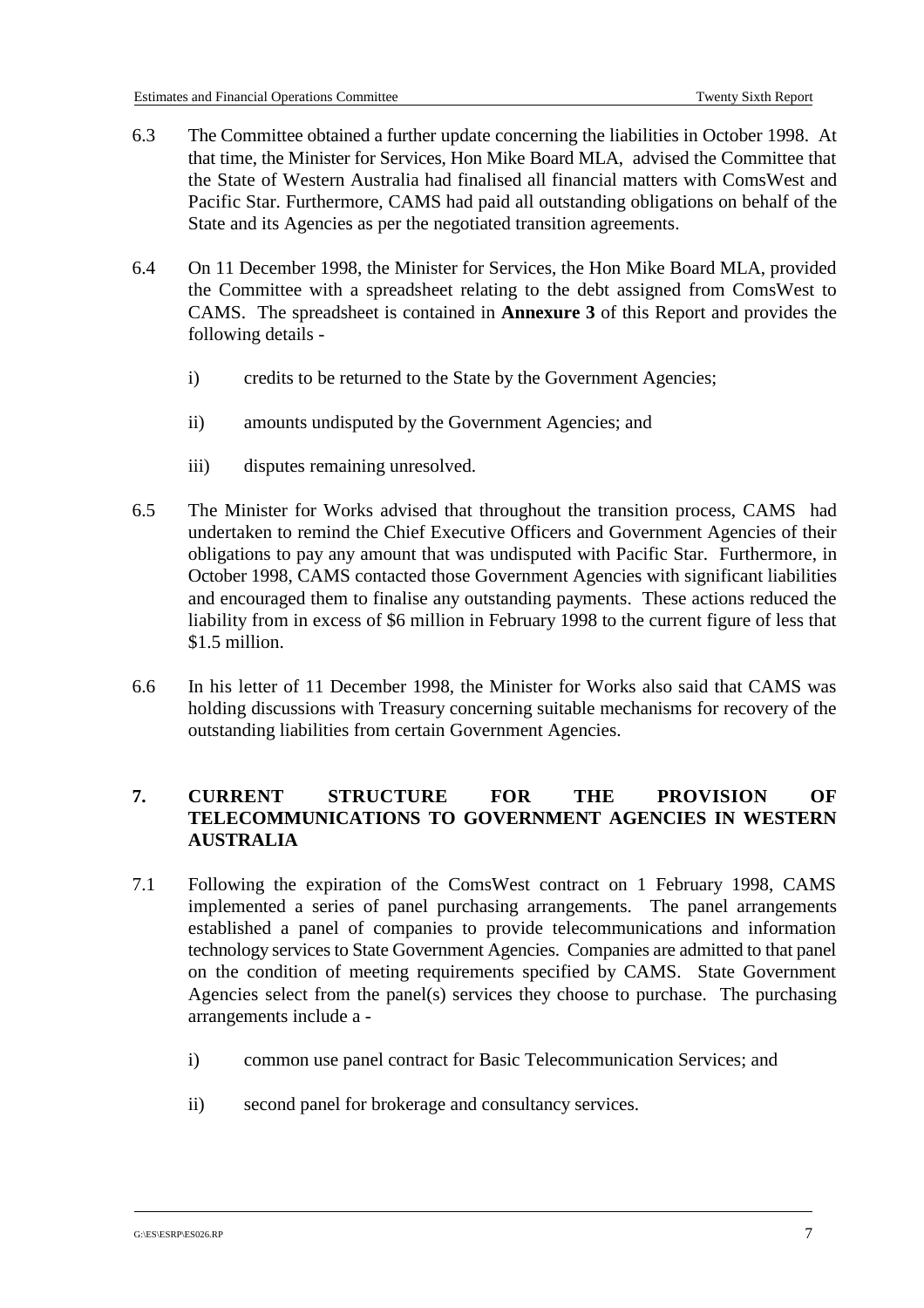- 7.2 The purpose of the Basic Telecommunication Services Panel included the following
	- i) provide Government Agencies with highly competitive choices for the provision of services from suppliers who can provide genuine value for money;
	- ii) obtain the benefit of aggregation of all State business with any particular supplier, in the pricing and service levels for all Government Agencies purchasing contracted services;
	- iii) allow the State the flexibility to adjust its purchasing strategies as the deregulated telecommunications environment presents opportunities;
	- iv) provide a risk managed structure through which Government Agencies can acquire telecommunications services;
	- v) capture information on a "whole of government" level to allow the development of suitable policies and strategies that will encourage State development in the most cost effective manner; and
	- vi) benchmark the performance of suppliers against industry best practice to measure the effectiveness and efficiency of the agreements and make changes as necessary.
- 7.3 There is a mandatory requirement that Government Agencies select basic telecommunications services from the common use panel.
- 7.4 The purpose of the second panel is to provide the various Government Agencies with impartial and expert advice in specialist technical areas when negotiating for telecommunications services. In this regard, the panel will provide the various Government Agencies with a list of suitably qualified vendor-independent telecommunications consultants. The consultants will be qualified to provide the suitable technical and tactical advice to assist in the negotiations.
- 7.5 The second panel will also assist Government Agencies in providing competitive choices for advice on the most cost effective telecommunication services. Although involvement of the panel is not mandatory, its availability has been widely publicised across State Government Agencies as part of the launch of the new arrangements.

## **8. CONCLUSION**

8.1 As outlined above, the Government commissioned Ernst and Young Consulting to review the provision of telecommunication services to Western Australian Government Agencies by ComsWest. As a result of the review, it was concluded that the aggregation model provided by ComsWest was not suitable after deregulation of the telecommunications industry on 1 July 1997. Furthermore, the review revealed that there was strong Government Agency opposition to extending the Agreement in its current form if the billing problems were not resolved and more flexible purchasing arrangements implemented.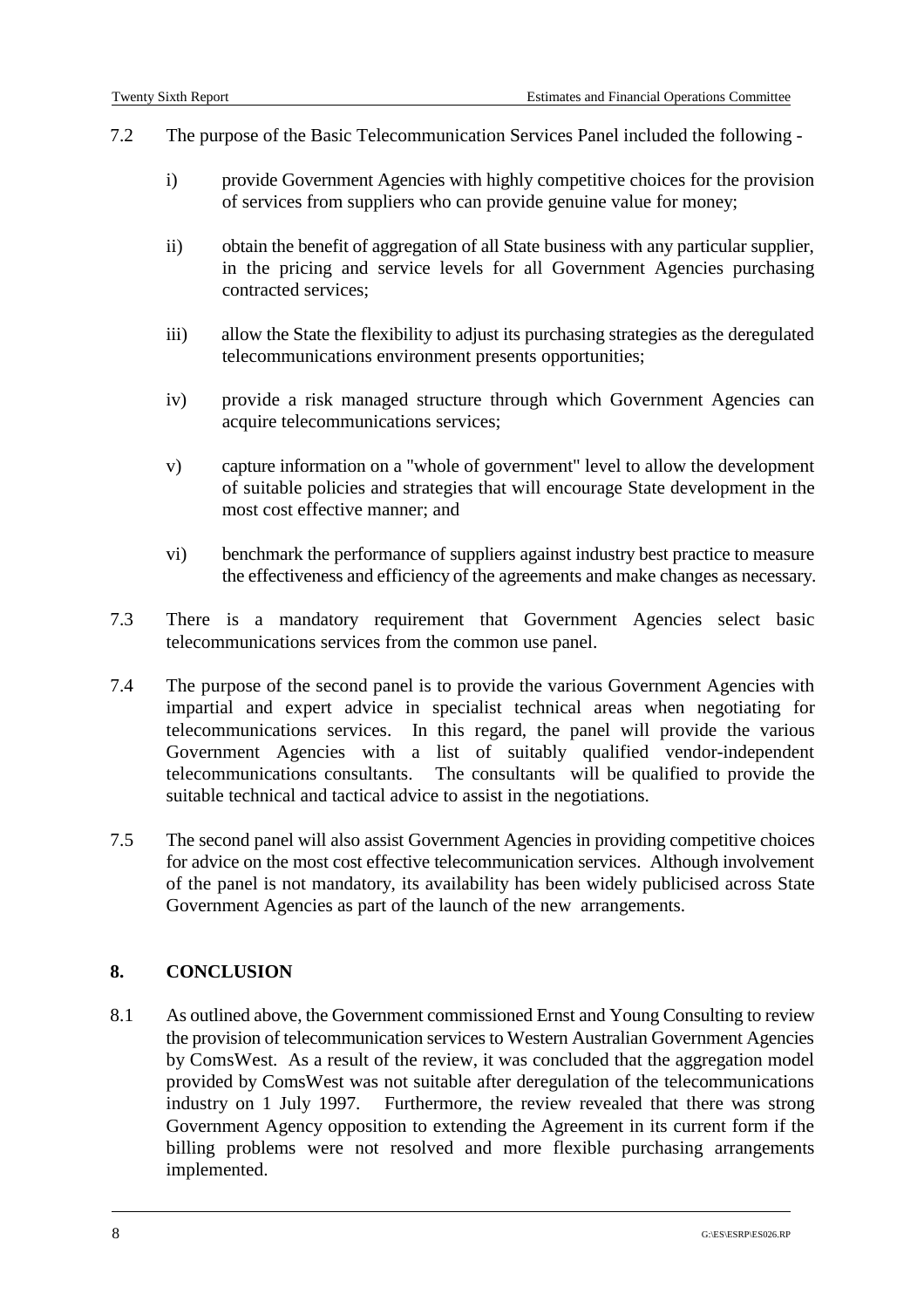- 8.2 Following the review, the Government decided against extending the Agreement and favoured the implementation of the purchasing arrangements outlined in 7.1 - 7.5 above. It was submitted that these arrangements were suited to a deregulated telecommunications industry and satisfied the concerns raised by the various Government Agencies surveyed. In particular, the arrangement provided the Government Agencies with purchasing flexibility and technical expertise suited to the deregulated industry.
- 8.3 It is clear that there were a number of legitimate concerns regarding the standard of service provided to Government Agencies by ComsWest. As outlined in 4.5 above, CAMS argued that ComsWest was not solely responsible for the billing problems and noted that the issue of liability will be litigated before the Courts.
- 8.4 The issue of whether ComsWest achieved savings to the State of Western Australia was also publicly debated in the weeks prior to 30 July 1997 when a decision was required concerning extending the Agreement. On the one hand, it was argued that ComsWest had failed to provide the State with any savings in the provision of telecommunications. On the other hand, ComsWest argued that it had achieved considerable savings in the provision of the telecommunication services to the State (see comments at 4.1, 4.2, 4.3. 4.4 and 5.1).
- 8.5 In order to ascertain the matter of savings, the Committee obtained information from CAMS. As outlined in 4.6 above, CAMS advised that the cumulative net saving achieved by ComsWest over the period from the commencement of the Agreement until 30 June 1997 was \$20 788 458.00.
- 8.6 The Committee believes that the period of the Agreement corresponded with a volatile period in the telecommunications industry during which the industry was impacted on by reduced regulation and increased competition. In the Committee's view, this volatility probably contributed to problems associated with the Agreement.
- 8.7 The Committee believes that the changes in the nature of the telecommunications industry rendered the Agreement less appropriate for Government Agency needs as projected at the time of consideration of the review of the Agreement in July 1997 than the Agreement was when implemented in February 1995.
- 8.8 As mentioned at 6.3, the Hon Mike Board MLA recently advised the Committee that the State of Western Australia had finalised all financial matters with ComsWest and Pacific Star. Furthermore, CAMS had paid all outstanding obligations on behalf of the State and its Government Agencies as per the negotiated transition agreements. However, the recovery by CAMS of the amounts owed by each Government Agency was ongoing (see recommendation 9.1 (i)).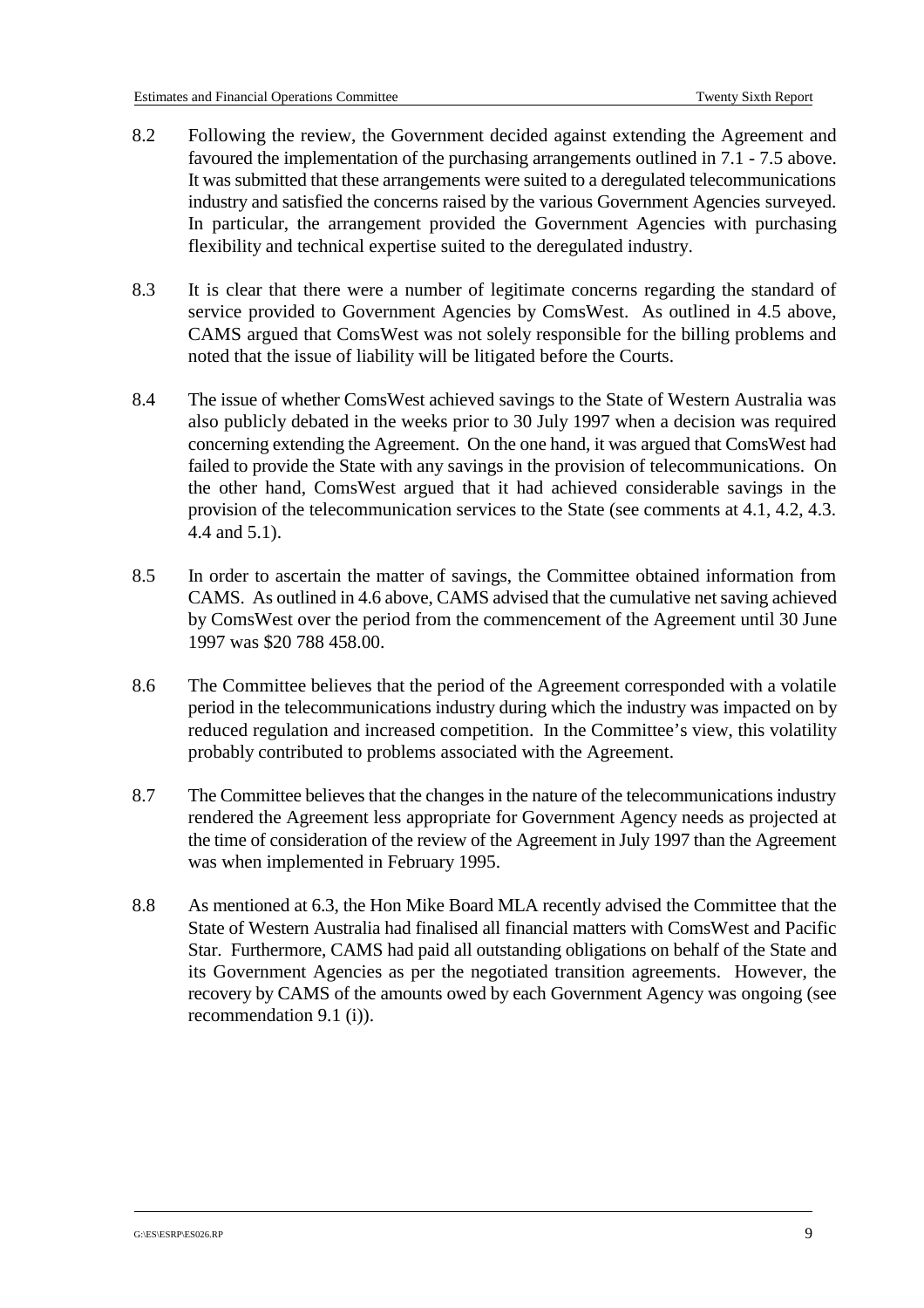## **9. RECOMMENDATIONS**

- 9.1 The Committee recommends that the relevant Minister
	- i) report to Parliament on the settlement of the remaining outstanding liabilities incurred under the Agreement which are owed to CAMS by various Government Agencies;
	- ii) conduct a survey of the Government Agency's satisfaction with the new telecommunications panel arrangements no later than 30 June 1999; and
	- iii) report to Parliament the findings of the survey of the Government Agency's satisfaction with the new telecommunications panel arrangements no later than 31 August 1999.

**Hon Mark Nevill MLC Chairman**

**Date: 16 December 1998**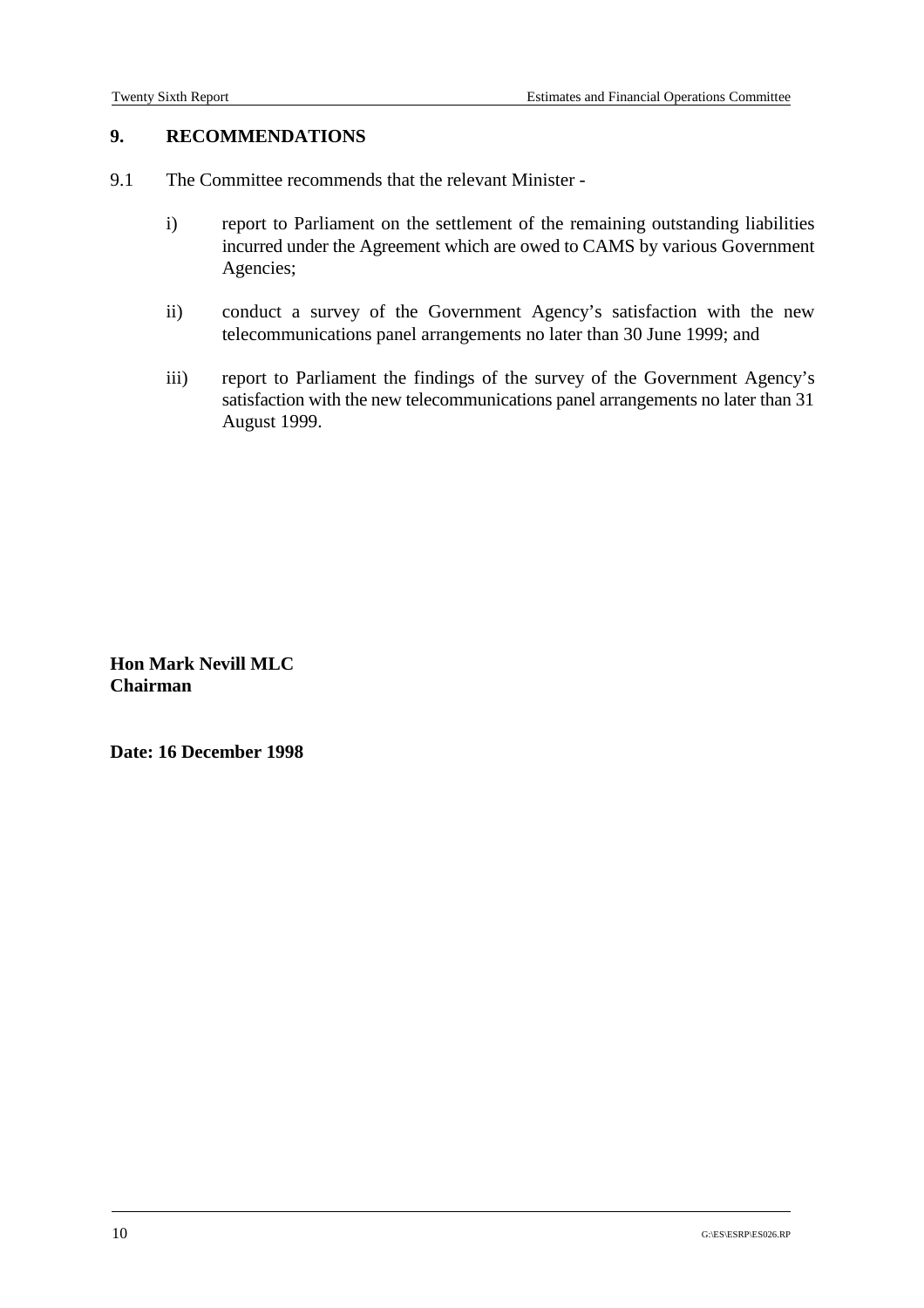Annexure 1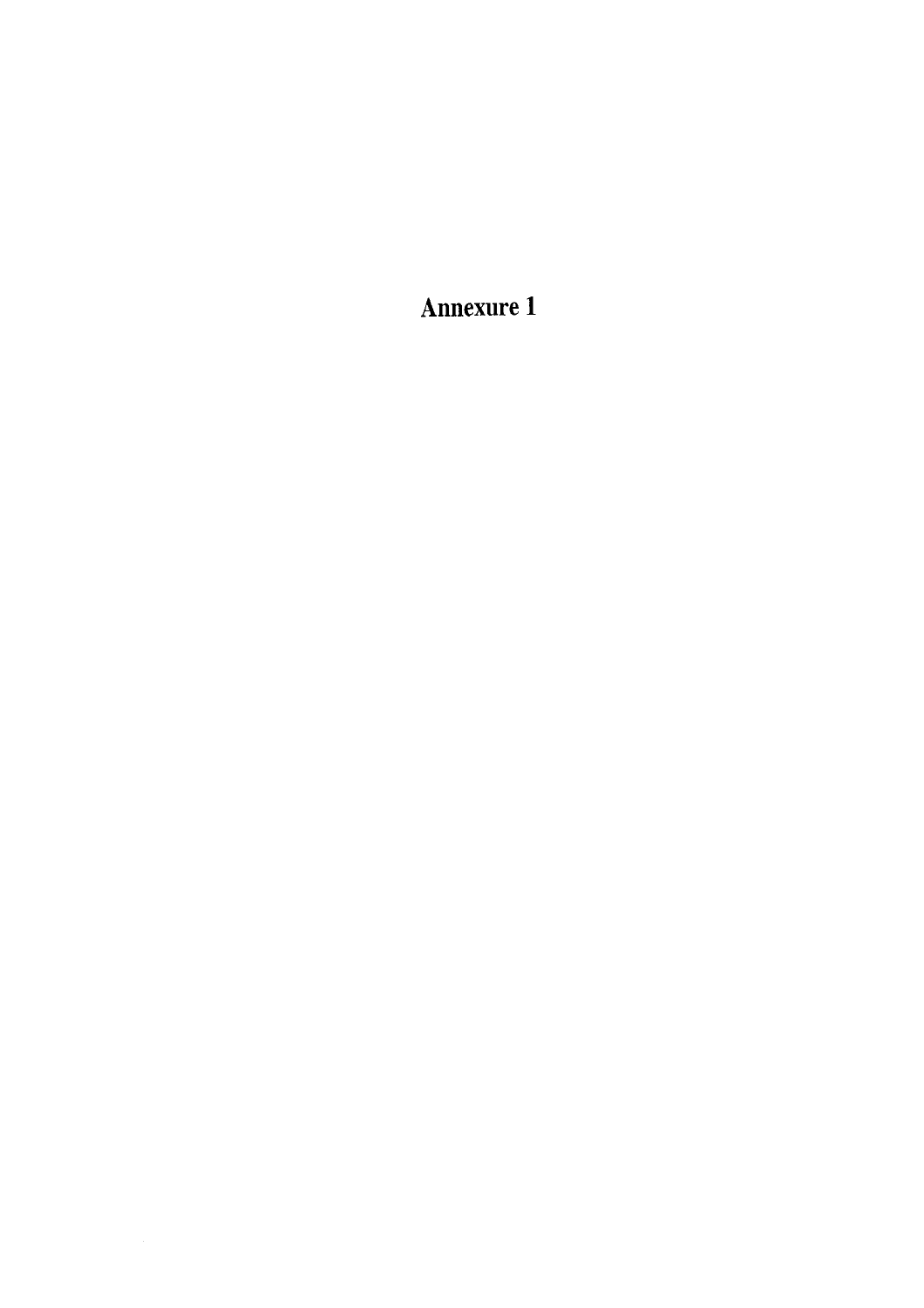#### **SCHEDULE 2**

#### REMUNERATION OF TELECOMMUNICATIONS MANAGER

Remuneration of the Telecommunications Manager under this Agreement shall be as provided in this Schedule.

The Telecommunications Manager shall ensure that without increased cost Customers continue to obtain the full benefit of the level of discounts and reduced tariffs existing at the date of this Agreement under the whole of Government arrangements with carriers currently administered by the Department of State Services. Telecommunications Manager remuneration for administering that arrangement and for billing shall be based on among other things total volumes and on new savings achieved over and above existing discount levels achieved and/or from the opportunity to provide additional value added services. Increases in carrier tariffs and reduced carrier discounts may be passed on to Customers.

#### $\mathbf{1}$ . **Remuneration Model**

The following is the remuneration model for the Telecommunications Services under this Agreement for all services billed on the MIS.

Formula

Telecommunications Manager Remuneration =

 $1\%*(NBR)$  +  $10\%*(NSA)$  +  $10\%*(RS)$  +  $i\%*(NBR)$  + FSC +  $m\%*(NBR)$ 

The formula shall be applied individually on each account not as an average across Customers. The terms used in the formula are defined below and the values for the percentage figures are given in the table below.

#### Remuneration Agreed Percentage Table  $1.1$

Each Customer shall be billed individually for Telecommunications Services provided and charges incurred by that Customer. Charges shall be calculated and payable monthly in accordance with the remuneration formula above and shall be itemised on the bill.

The Total Net Billed Revenue (defined in Section 1.2 below) is used to establish charges from the relevant column in the table below which are applied each month to Customers' bills through the MIS.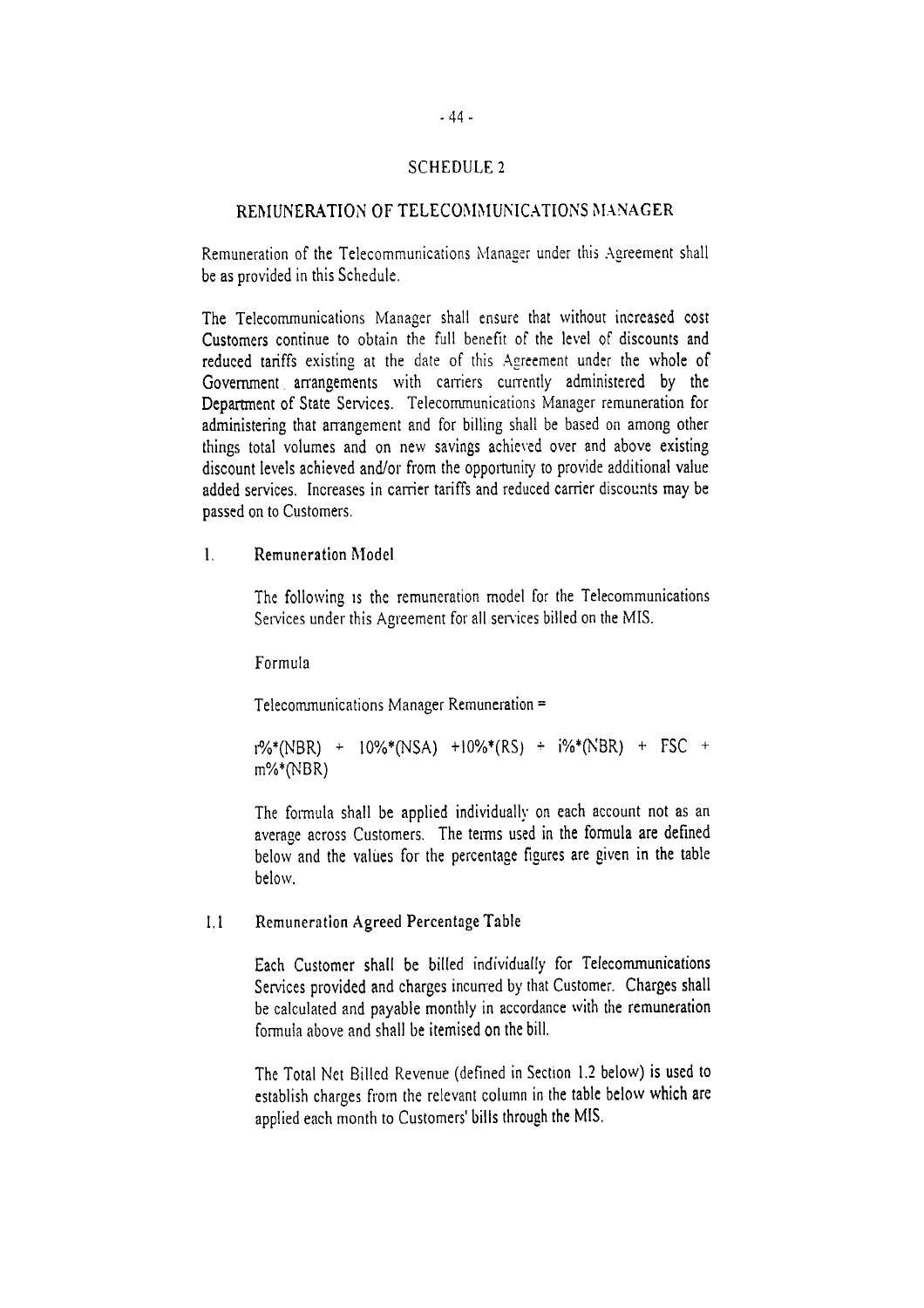|   | Remuneration based on:                    | SΜ                                                          | SΜ  | SМ  | SΜ  | <b>SM</b> |  |  |  |
|---|-------------------------------------------|-------------------------------------------------------------|-----|-----|-----|-----------|--|--|--|
|   | Total Net Billed Revenue per month (TNBR) |                                                             | 3.0 | 4.5 | 7.0 | 13.0      |  |  |  |
| r | % of Net Billed Revenue (NBR)             | 4.0                                                         | 3.0 | 2.7 | 2.3 | 1.9       |  |  |  |
|   | % for Service Level Bonus (SLB)           | 1.0                                                         | 0.8 | 0.8 | 0.7 | 0.6       |  |  |  |
|   | <b>FSC</b>   Fee for Service Component    | As agreed for each approved service<br>listed in Schedule 3 |     |     |     |           |  |  |  |
| m | % of Net Billed Revenue (NBR)             | Charge for MIS - Section 1.2.7                              |     |     |     |           |  |  |  |

#### $1.2$ **Definitions**

The following definitions relate to the formula for Telecommunications Manager Remuneration:

1.2.1 Net Billed Revenue (NBR)

NBR is the total billed amount (in dollars) on the account for brokered Telecommunications Services sent to a Customer via the MIS net of all discounts and prior to application of remuneration fees under this Agreement. NBR includes the Fee for Service Component in accordance with paragraph 1.2.6. This excludes capital items and goods purchased to be paid on a price basis with any commission on brokerage stated and included in the price rather than collected via percentages itemised above.

#### 1.2.2 Total Net Billed Revenue (TNBR)

TNBR per month is the total Net Billed Revenue (as defined in Section 1.2.1 for Customers and calculated on an equivalent basis for private sector and mobile telecommunications clients) of all bills to Customers to private sector clients of the Telecommunications Manager in the State and to clients of the mobile telecommunications business outlined in Schedule 5.

TNBR shall be calculated each month and used to select the charge percentages from the table in Section 1.1 to be used in the remuneration formula for each Customer's bill for that month using the same figures for all Customers.

Inclusion of other business of the Telecommunications Manager in determining TNBR does not imply liability or responsibility for those clients by the State.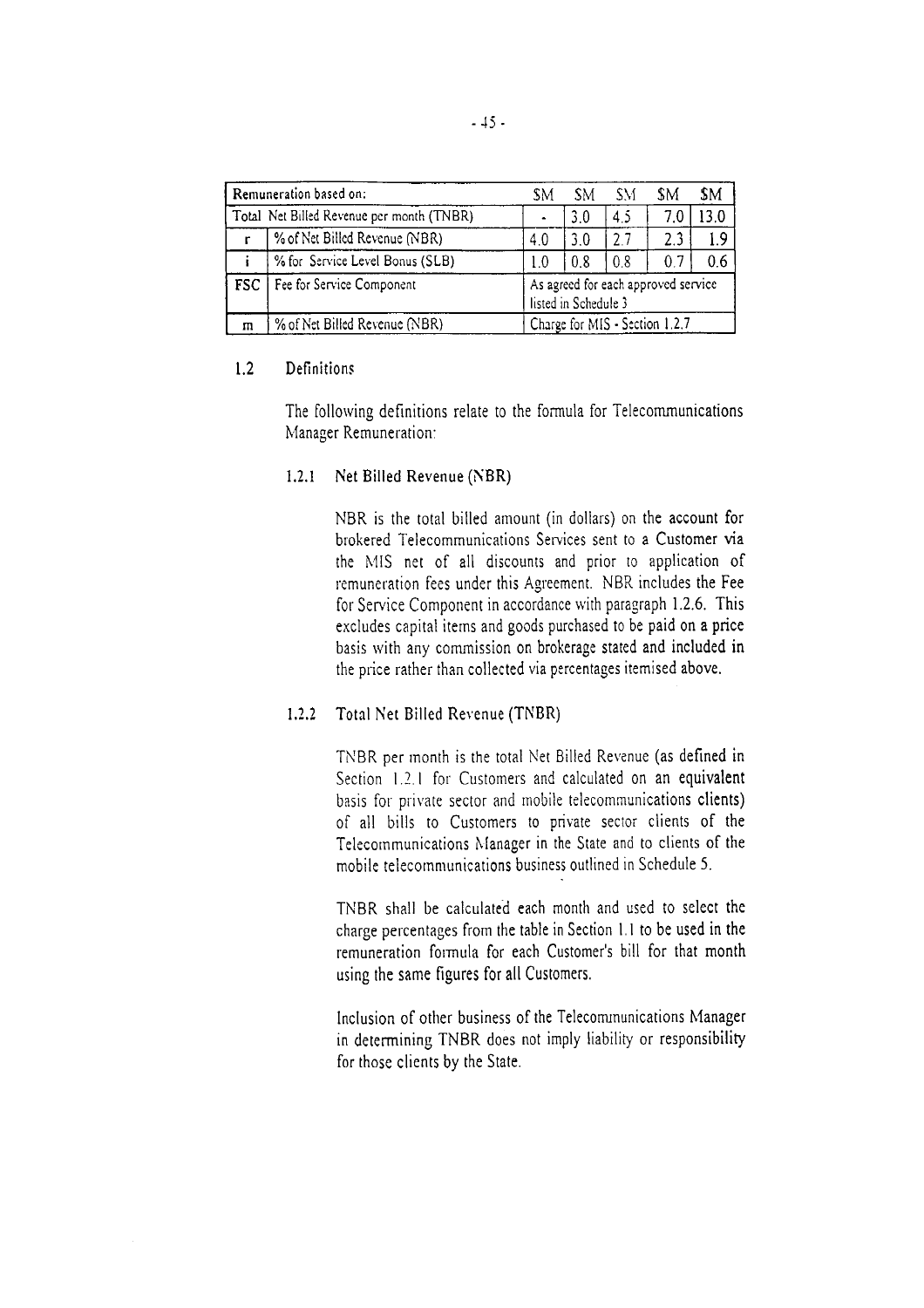1.2.3 New Savings Achieved (NSA)

NSA is a reduction in the cost of a service as measured against a benchmark agreed in the approval process for services and products as detailed in Schedule 3. This reduction is as billed to a Customer by the Telecommunications Manager and must be a result of a deliberate action taken by the Telecommunications Manager.

NSA are to be over and above any discount or other saving already enjoyed by the State at the time of entering into the Agreement and shall be measured against agreed benchmarks which are to be the same for all Customers.

The agreed benchmarks against which ongoing savings are measured shall be subject to review by the parties as often as appropriate having regard to initiatives undertaken and in any case at least every six (6) months

NSA shall include the ongoing benefit of tariff reductions resulting from negotiations by the Telecommunications Manager.

A percentage charge given in the table above on the total NSA will be included in the bill for a Customer for the period during which the Customer continues to receive benefits from the relevant savings and remains a Customer.

Excluded from New Savings Achieved are:

- a general reduction in carrier tariffs not resulting from  $(a)$ negotiations by the Telecommunications Manager;
- savings in areas not billed by the Telecommunications  $(b)$ Manager such as capital, efficiency, administrative or consequential savings which may be realised within the State Public Sector unless agreed or contemplated below.

Where projects, products or services are proposed with a significant component of savings of a non-billable nature, the project proposal submitted for approval to the Contract Manager shall include any suggested arrangements for payment of the Telecommunications Manager which shall be incorporated in the payments by Customers.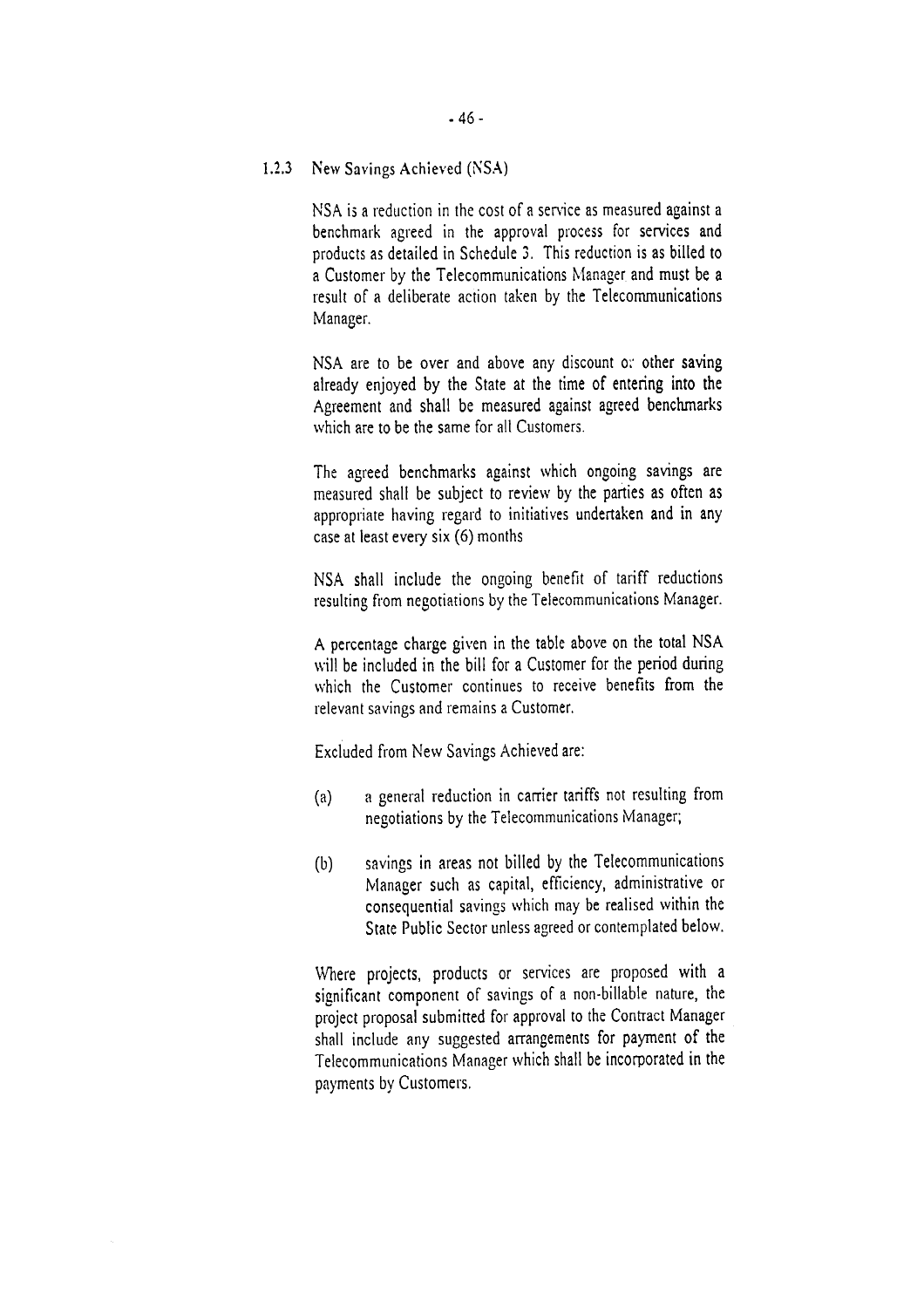**Rationalisation Savings (RS)**  $1.2.4$ 

> rationalisation  $\alpha$ f RS. savings resulting from are telecommunications services by the Telecommunications Manager for the Customer.

RS includes without limitation

- bill scrubbing an analysis of existing bills to identify  $(a)$ opportunities for savings;
- discounts currently available but not being achieved; and  $(b)$
- $(c)$ reductions in services able to be made.

The basis for calculating savings due to rationalisation including the duration of RS charges is to be agreed in advance between the Customer and the Telecommunications Manager.  $\mathsf{A}$ percentage charge given in the formula above on the total Rationalisation Savings shall be included in the bill for that Customer for the period during which the Customer continues to receive the relevant benefits from those savings and remains a Customer.

Service Level Bonus (SLB)  $1.2.5$ 

> SLB is a bonus payment calculated as a percentage on NBR for achievement of agreed levels of service to Customers. The application of SLB shall be on an individual Customer basis rather than based on averages across Customers and shall be separately itemised on each bill.

> SLB shall be measured by reference to whether or not the Telecommunications Manager has met its obligations contained in clause 8 of the Agreement and any service level agreed by the Customer and the Telecommunications Manager from time to time. Subject to those obligations being met Customers shall pay the SLB. A Customer may elect not to pay the SLB in the event that the level of service is not acceptable to the Customer. The Customer shall provide reasons for non-payment of the SLB and contact details sufficient for the Telecommunications Manager to follow up and address issues raised.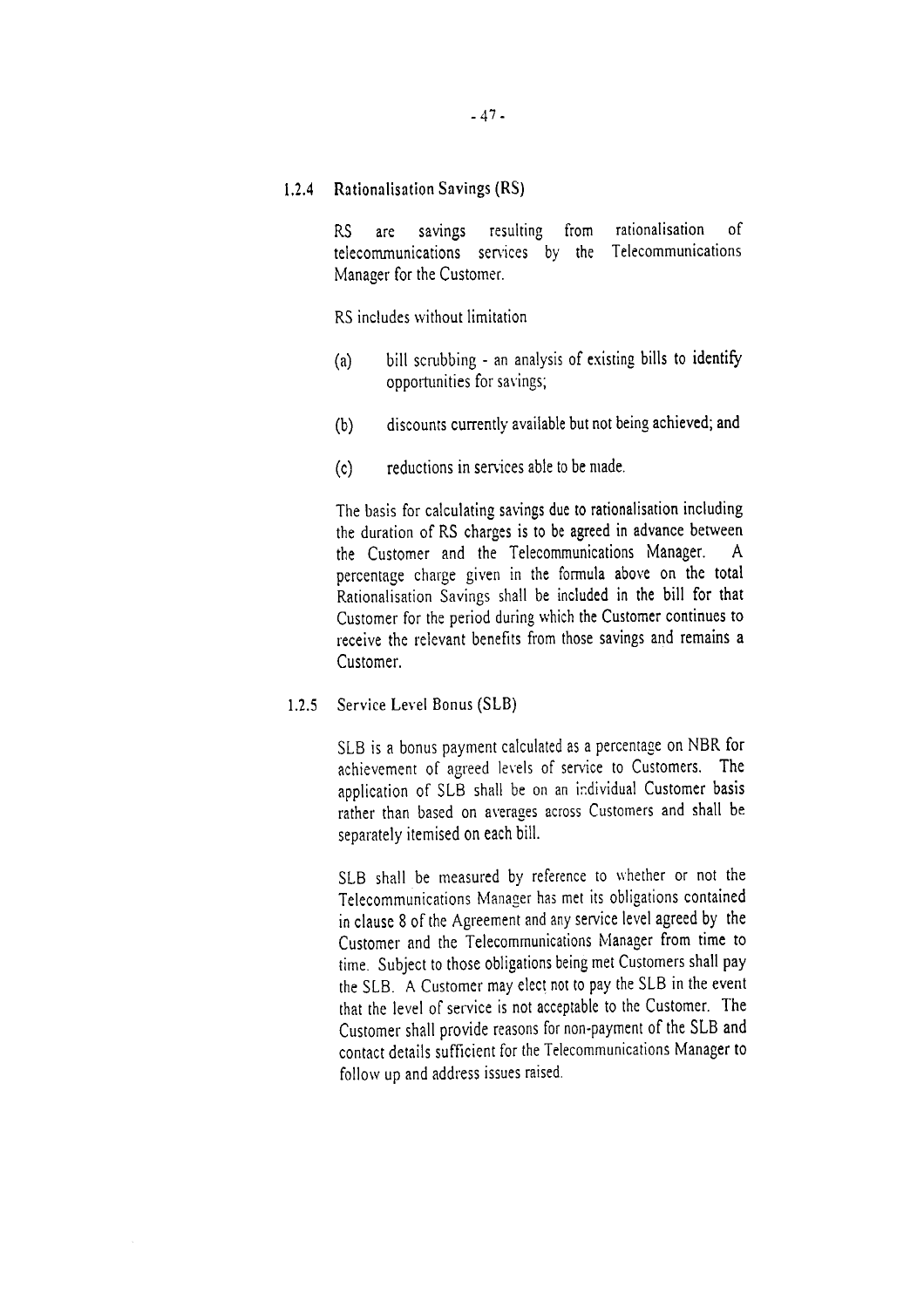1.2.6 Fee for Service Component (FSC)

FSC shall be billed as agreed for each approved service listed in Schedule 3 and shall unless specifically excluded in Schedule 3 be included in the NBR for each Customer. The parties acknowledge and agree that such inclusion in the NBR shall be taken into account in setting the prices to be stipulated in Schedule 3.

#### $1.2.7$ Charge for Management Information System (MIS)

Payments for the MIS shall be as provided in Schedule 8.

The Telecommunications Manager shall recover payments for the MIS each month by spreading the monthly payment across Customers from month to month in proportion to each Customer's NBR for that month.

To achieve this a percentage (m) shall be calculated by the Telecommunications Manager each month by dividing the required month's MIS payment by the total of the NBR for all Customers for that month. The percentage (m) shall be applied to the NBR on each Customer's bill in accordance with the remuneration formula above.

#### $1.3$ Reporting

Reporting under this Schedule shall be in accordance with the relevant provisions of Schedule 4.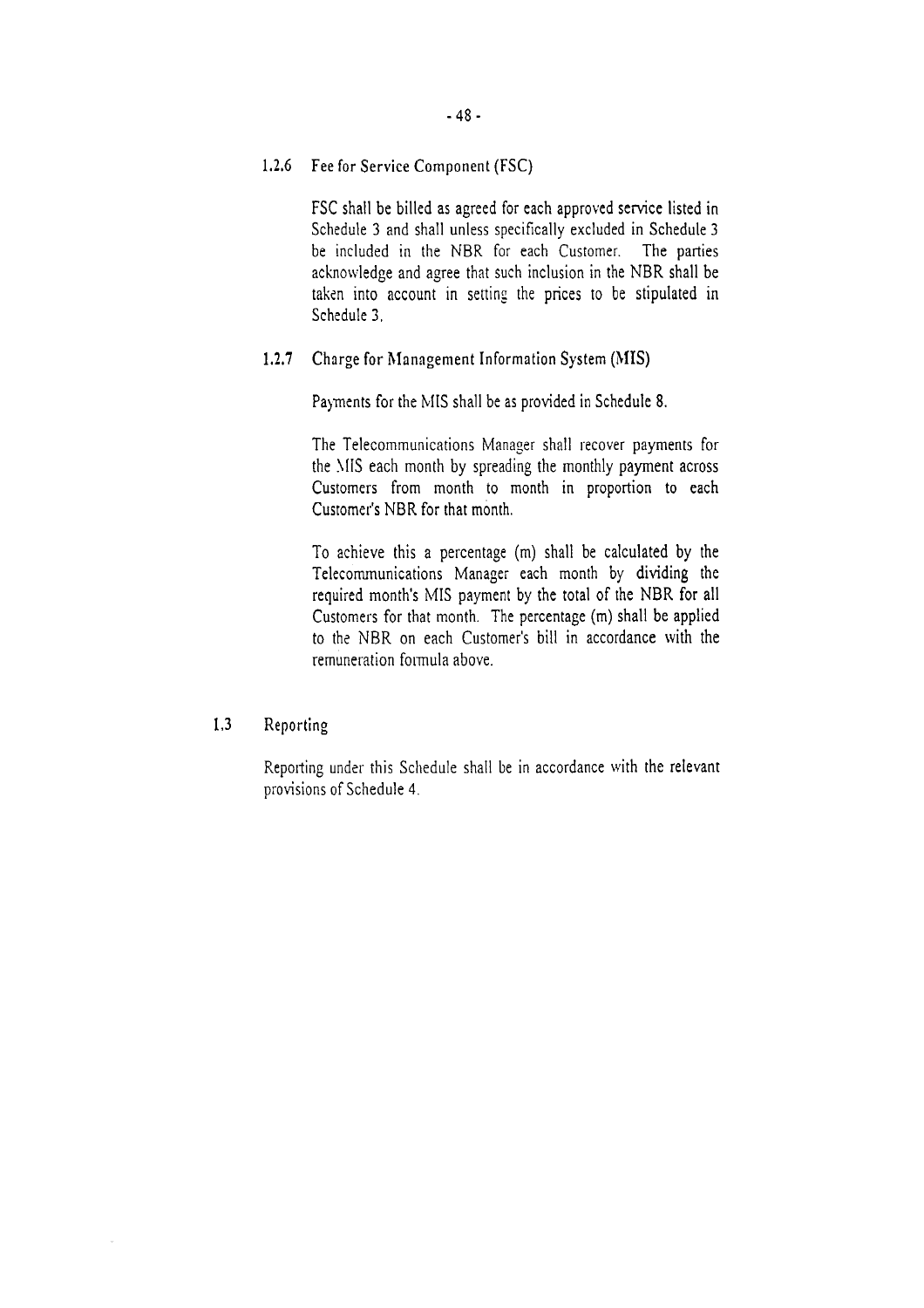**Annexure 2**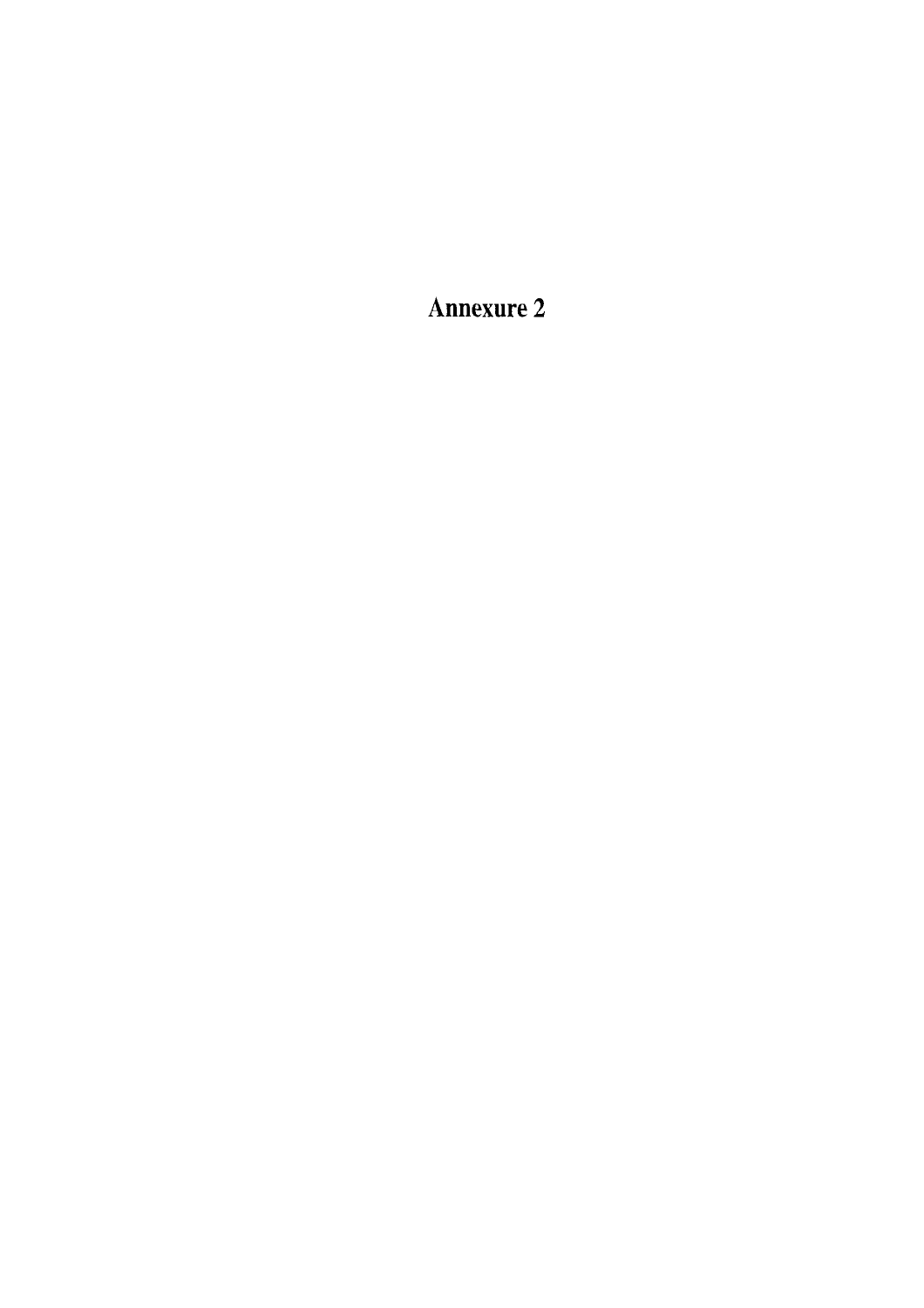The savings achieved, based on ComsWest Management Information System (MIS) as audited by KPMG

| Component                                                              |       | Savings         |
|------------------------------------------------------------------------|-------|-----------------|
| Aggregation discounts                                                  | 95/96 | S4,912,090.00   |
| Aggregation discounts                                                  | 96/97 | \$6,557,368.00  |
| Overcharged amount by Telstra credited<br>back                         |       | \$1,300,000.00  |
| Cancellation of 1300 accounts no longer<br>required                    |       | \$1,755,000.00  |
| Reduced number of payments from<br>4625 accounts to only 305 bills p/m |       | \$6,264,000.00  |
| <b>Total savings</b>                                                   |       | \$20,788,458.00 |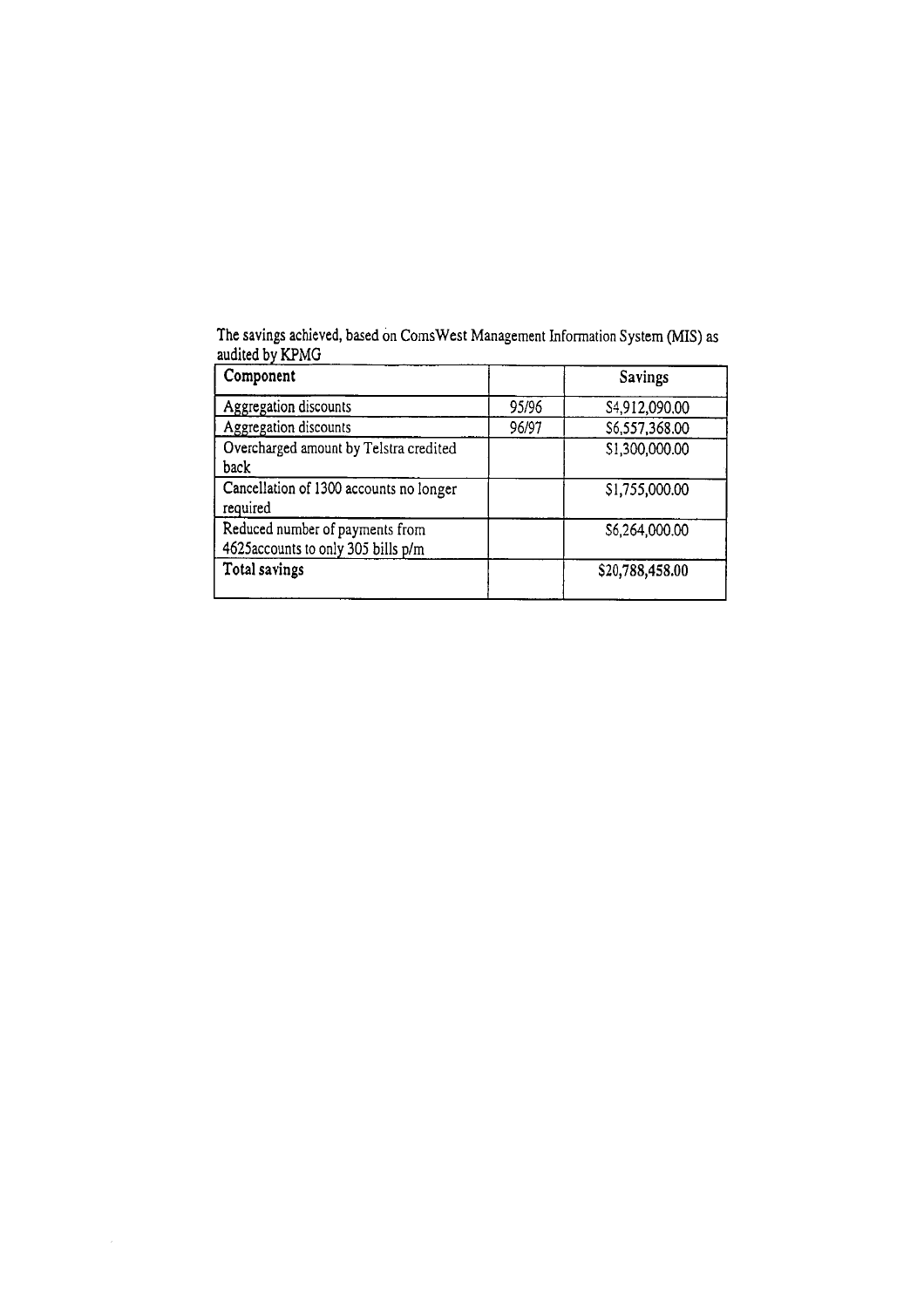**Annexure 3**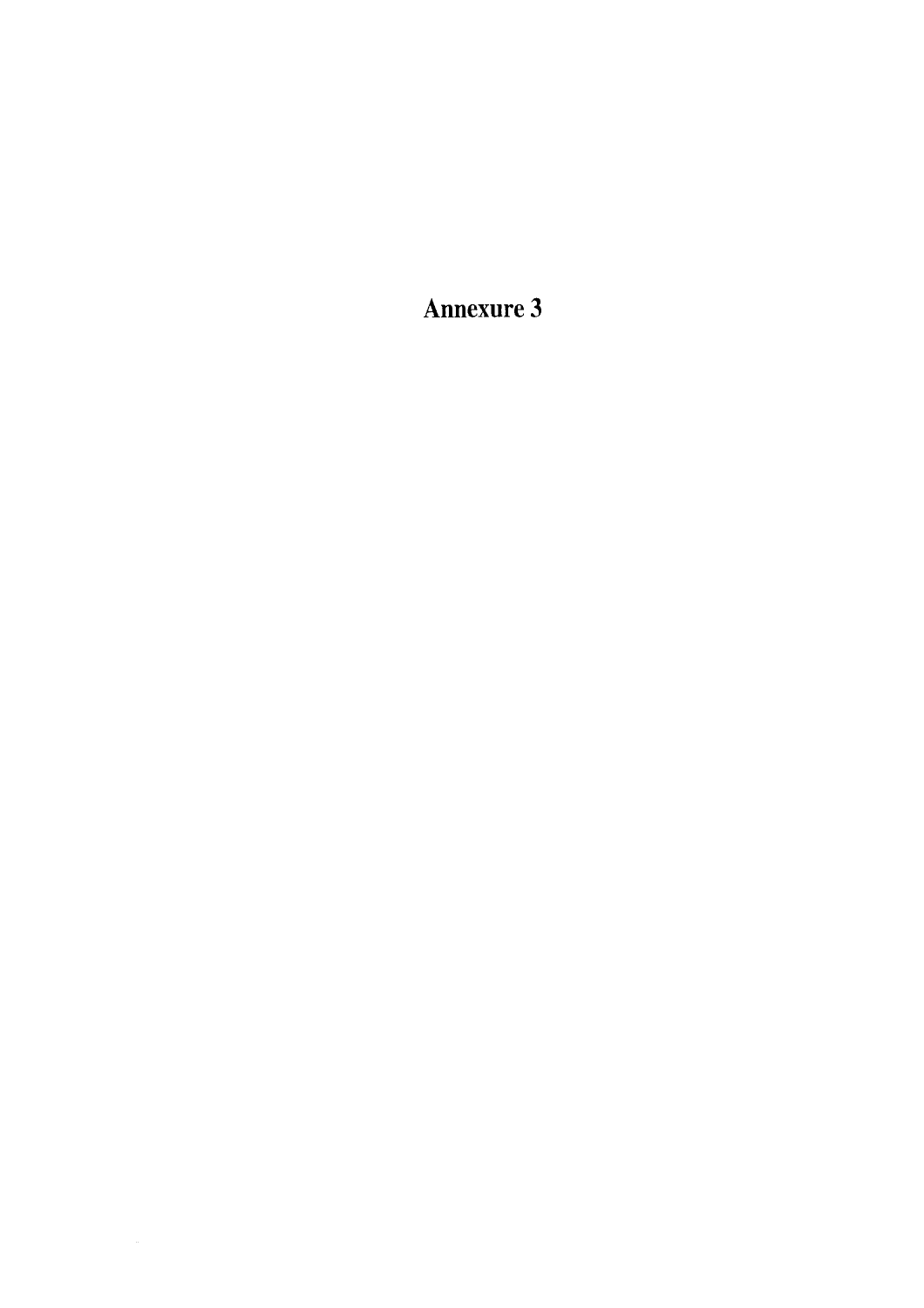| BAN Number                  | <b>BAN Name</b>                                                                                   | Total    | Outstanding                                | Total In<br><b>Dispute</b> | Undisputed | Outstanding &            |
|-----------------------------|---------------------------------------------------------------------------------------------------|----------|--------------------------------------------|----------------------------|------------|--------------------------|
| Agency covered by Indemnity |                                                                                                   |          |                                            |                            |            |                          |
|                             | 3860000016001 SIR CHARLES GAIRDNER HOSPITAL                                                       | s        | $(106, 164.99)$ S                          |                            | S          | (106, 164.99)            |
|                             | 3860000303001 TAFE INTERNATIONAL WA                                                               | \$       | $(28, 334, 88)$ S                          |                            | \$         | (28, 334.88)             |
|                             | 3860000287001 ROYAL PERTH HOSPITAL                                                                | \$       | $(26, 450.52)$ \$                          | $\ddot{\phantom{0}}$       | \$         | (26, 450.52)             |
|                             | 3860000003001 WATER & RIVERS COMMLVL 2, HYATT CENTRE                                              | \$       | $(25,331,10)$ \$                           |                            | \$         | (25, 331, 10)            |
|                             | 3860000295001 AGRICULTURE WESTERNAUSTRALIA                                                        | \$       | $(25, 283.28)$ \$                          | $\cdot$                    | \$         | (25, 283.28)             |
|                             | 3860000150001 WATER CORPORATION - LEEDERVILLE                                                     | S        | $(22,784.56)$ S                            | $\ddot{\phantom{0}}$       | S          | (22,784.56)              |
|                             | 3860000216001 WA POLICE DEPT-DATACOMMUNICATIONS                                                   | S        | $(17, 120.44)$ S                           | $\overline{\phantom{a}}$   | \$         | (17, 120.44)             |
|                             | 3860000106001 CENTRAL PSYCHIATRICSERVICES                                                         | \$       | $(13.236.00)$ S                            | l,                         | \$         | (13,236.00)              |
|                             | 3860000483001 GASCOYNE HEALTH SERVICES                                                            | \$       | $(12,831.56)$ \$                           | $\ddot{\phantom{0}}$       | \$         | (12,831.56)              |
| 3860000085001 HOMESWEST     |                                                                                                   | \$<br>\$ | $(12,708.91)$ \$                           |                            | \$<br>\$   | (12,708.91)              |
|                             | 3860000194001 HAWTHORN HOSPITAL LNMHS<br>3860000199001 COMMUNITY HEALTH SERVICES (LNMHS)          | S        | $(8,495.78)$ $\sqrt{5}$<br>$(7,077,80)$ \$ | $\ddot{\phantom{0}}$       | \$         | (8,495.78)<br>(7,077.80) |
|                             | 3860000193001 MINISTRY FOR PLANNINNG IT BRANCH                                                    | S        | $(6,955.23)$ \$                            | $\ddot{\phantom{0}}$       | \$         | (6,955.23)               |
|                             | 3860000117001 HEALTH DEPT OF WA-DATA COMMS                                                        | \$       | $(6,687,65)$ \$                            | $\overline{\phantom{a}}$   | \$         | (6,687.65)               |
|                             | 3860000189001 FREMANTLE PORT AUTHORITY                                                            | s        | $(5.696.03)$ S                             | $\ddot{\phantom{0}}$       | \$         | (5,696.03)               |
|                             | 3860000480001 RURAL HEALTH DEVELOPMENT UNIT                                                       | \$       | $(5,681.98)$ \$                            | $\ddot{\phantom{0}}$       | \$         | (5,681.98)               |
|                             | 3860000023001 OFFICE OF THE PUBLIC SECTOR STANDARDS COM                                           | \$       | $(5,421.81)$ \$                            | $\ddot{\phantom{0}}$       | \$         | (5,421.81)               |
|                             | 3860000178001 WA FIRE BRIGADES                                                                    | \$       | $(4,888.11)$ \$                            | l.                         | \$         | (4,888.11)               |
|                             | 3860000020001 DEPARTMENT OF COMMERCE & TRADE                                                      | \$       | $(4,764.66)$ \$                            | $\ddot{\phantom{1}}$       | \$         | (4,764.66)               |
|                             | 3860000113001 LIBRARY & INFORMATION SERVICES                                                      | \$       | $(4,588.51)$ \$                            | $\ddot{\phantom{0}}$       | \$         | (4,588.51)               |
|                             | 3860000190001 ESPERANCE DISTRICT HOSPITAL                                                         | \$       | $(4,574.80)$ \$                            |                            | \$         | (4,574.80)               |
|                             | 3860000079001 KING EDWARD HOSPITAL                                                                | S        | $(4, 478.73)$ \$                           |                            | \$         | (4, 478.73)              |
|                             | 3860000008001 DEPT OF CONSERVATION & LAND MANAGEMENT                                              | \$       | $35,762.45$   \$                           | 40,000,00                  | \$         | (4,237.55)               |
|                             | 3860000497001 MINISTER FOR THEENVIRONMENT                                                         | S        | $(4,068.36)$ \$                            | ٠                          | \$         | (4,068.36)               |
|                             | 3860000076001 WA MEAT MARKETING CORPORATION                                                       | \$<br>\$ | $(3,946.70)$ \$                            |                            | \$<br>\$   | (3,946.70)               |
|                             | 3860000326001 KUNUNOPPIN & DISTRICTS HOSPITAL<br>3860000269001 IDEPT OF COMMERCE & TRADE          | Ś        | $(3,811.21)$ \$<br>$(3,511.19)$ \$         |                            | \$         | (3,811.21)<br>(3,511.19) |
| 3860000001001 WESTRAIL      |                                                                                                   | S        | $(3,437.81)$ \$                            | $\ddot{\phantom{1}}$       | \$         | (3,437.81)               |
|                             | 3860000293001 ALBANY PORT AUTHORITY                                                               | \$       | $(3,361.00)$ \$                            | $\ddot{\phantom{1}}$       | \$         | (3,361.00)               |
|                             | 3860000406001 FAMILY & CHILDREN SVC-WEST KIMBERLEY                                                | \$       | $(3,286.48)$ \$                            | $\cdot$                    | \$         | (3,286.48)               |
|                             | 3860000066001 DISABILITY SERVICES COMMISSION SEMR                                                 | \$       | $(2,957.28)$ \$                            |                            | \$         | (2,957.28)               |
|                             | 3860000452001 OFFICE OF YOUTH AFFAIRS                                                             | S        | $(2,422.00)$ \$                            | $\ddot{\phantom{0}}$       | \$         | (2,422.00)               |
|                             | 3860000195001 PHYSICAL RESOURCES HEALTH DEPT OF WA                                                | \$       | $(2,264.25)$ \$                            | $\ddot{\phantom{0}}$       | \$         | (2,264.25)               |
|                             | 3860000104001 JOONDALUP HEALTH CAMPUS                                                             | \$       | $(2,250.75)$ \$                            |                            | \$         | (2,250.75)               |
|                             | 3860000403001 FAMILY AND CHILDRENSVCS-SCARBOROUGH                                                 | \$       | $(1,963.92)$ \$                            | $\ddot{\phantom{0}}$       | \$         | (1,963.92)               |
|                             | 3860000129001 NORTHERN GOLDFIELDSHEALTH SERVICES                                                  | Ś<br>\$  | $(1,678.83)$ \$                            |                            | \$<br>\$   | (1,678.83)<br>(1,657.83) |
|                             | 3860000028001 OEPT OF RESOURCES DEEVELOPMENT<br>3860000232001 OFFICE OF THE MINISTER FOR WORKS    | \$       | $(1,657.83)$ \$<br>$(1,307.52)$ \$         |                            | \$         | (1,307.52)               |
|                             | 3860000063001 DEPARTMENT OF LOCALGOVERNMENT                                                       | \$       | $(1,274.21)$ \$                            |                            | \$         | (1,274.21)               |
|                             | 3860000144001 DISEASE CONTROL-HEALTH DEPT OF WA                                                   | \$       | $(1,255.83)$ \$                            | $\ddot{\phantom{0}}$       | \$         | (1,255.83)               |
|                             | 3860000314001 PORT HEDLAND COMMUNITY HEALTH                                                       | S        | $(1, 169.56)$ \$                           |                            | \$         | (1, 169.56)              |
|                             | 3860000446001 FAMILY AND CHILDRENSVCS-CENTRAL-NORTHAM                                             | S        | $(1,021.36)$ \$                            |                            | \$         | (1,021.36)               |
|                             | 3860000207001 NORTHAM RESIDENTIAL COLLEGE                                                         | \$       | $(989.07)$ \$                              | $\cdot$                    | \$         | (989.07)                 |
|                             | 3860000166001 CENTRAL GREAT SOUTHERN HEALTH SERVICE                                               | S        | $(987.67)$ \$                              |                            | \$         | (987.67)                 |
|                             | 3860000108001 PEEL DEVELOPMENT COMMISSION                                                         | S        | (915.97)                                   | \$<br>$\ddot{\phantom{0}}$ | S          | (915.97)                 |
|                             | 3860000201001 MIRRABOOKA MENTAL HEALTH-NMHS                                                       | \$<br>\$ | $(910.49)$ \$<br>$(907.34)$ \$             | $\ddot{\phantom{0}}$       | \$<br>\$   | (910.49)<br>(907.34)     |
|                             | 3860000313001 PILBARA PUBLIC HEALTH                                                               | \$       | $(905.59)$ \$                              |                            | \$         | (905.59)                 |
|                             | 3860000397001 FAMILY AND CHILDRENSVCS-E PILBARA DIST<br>3860000212001 BRIDGETOWN DISTRICTHOSPITAL | s        | $(782.12)$ \$                              | $\blacksquare$             | \$         | (782.12)                 |
|                             | 3860000478001 GOOMALLING HEALTH SERVICE                                                           | \$       | $(766.66)$ \$                              |                            | \$         | (766.66)                 |
|                             | 3860000179001 DENTAL SERVICES                                                                     | s        | $(734.90)$ \$                              |                            | \$         | (734.90)                 |
|                             | 3860000013001 WORKSAFE WESTERN AUSTRALIA                                                          | \$       | $(471.44)$ \$                              |                            | \$         | (471.44)                 |
|                             | 3860000143001 DEPT PRODUCTIVITY AND LABOUR RELATIONS                                              | \$       | $(434.09)$ \$                              |                            | \$         | (434.09)                 |
|                             | 3860000082001 FREMANTLE HOSPITAL                                                                  | \$       | $(433.39)$ $\mid$ \$                       | ٠                          | \$         | (433.39)                 |
|                             | 3860000112001 WA POLICE DEPT O/CCOMMUNICATIONS BRCH                                               | \$       | $(427.19)$ \$                              |                            | \$         | (427.19)                 |
|                             | 3860000286001 OFFICE OF ENERGY-LEEDERVILLE                                                        | S        | $(416.20)$ \$                              |                            | \$         | (416.20)                 |
|                             | 3860000121001 ROCKINGHAM KWINANA HEALTH SERVICE                                                   | \$       | $(415.41)$ S                               |                            | \$         | (415.41)                 |
|                             | 3860000133001 DUNDAS HEALTH SERVICE                                                               | \$       | $(414.81)$ \$                              |                            | \$         | (414.81)                 |
|                             | 3860000370001 COCKBURN SKILL SHARE                                                                | \$       | $(372.76)$ \$                              |                            | \$         | (372.76)                 |
|                             | 3860000099001 COAL INDUSTRY SUPERANNUATION BOARD                                                  | \$       | $(354.71)$ \$                              |                            | \$<br>\$   | (354.71)<br>(335.05)     |
|                             | 3860000353001 SOUTHWEST DEVELOPMENT COMMISSION-COLLIE                                             | \$<br>\$ | $(335.05)$ \$<br>$(328.66)$ \$             |                            | \$         | (328.66)                 |
|                             | 3860000123001]KIMBERLEY DEVELOPMENT COMMISSION<br>3860000380001 MINISTER FOR COMMERCE AND TRADE   | s        | $(314.24)$ S                               |                            | \$         | (314.24)                 |
|                             | 3860000080001 DIRECTOR OF PUBLIC PROSECUTIONS                                                     | S        | $(304.08)$ \$                              |                            | \$         | (304.08)                 |
|                             | 3860000379001 MINISTER FOR WORKS AND SERVICES                                                     | \$       | $(276.61)$ \$                              | ٠                          | \$         | (276.61)                 |
|                             | 3860000165001 NORTHAM REGIONAL HOSPITAL                                                           | \$       | $(272.98)$ \$                              |                            | Ş          | (272.98)                 |
|                             | 3860000488001 DEPT OF GENERAL PRACTICE - A BLOCK                                                  | \$       | $(268.10)$ \$                              |                            | \$         | (268.10)                 |
|                             | 3860000329001 NAREMBEEN DISTRICT MEMORIAL HOSPITAL                                                | \$       | $(261.84)$ \$                              |                            | \$         | (261.84)                 |
|                             | 3860000119001IWOMEN'S POLICY DEVELOPMENT                                                          | s        | $(261.46)$ \$                              |                            | \$         | (261.46)                 |
|                             | 3860000276001 EQUAL OPPORTUNITY COMMISSION                                                        | \$       | $(259.22)$ \$                              |                            | Į۶         | (259.22)                 |
|                             |                                                                                                   |          |                                            |                            |            |                          |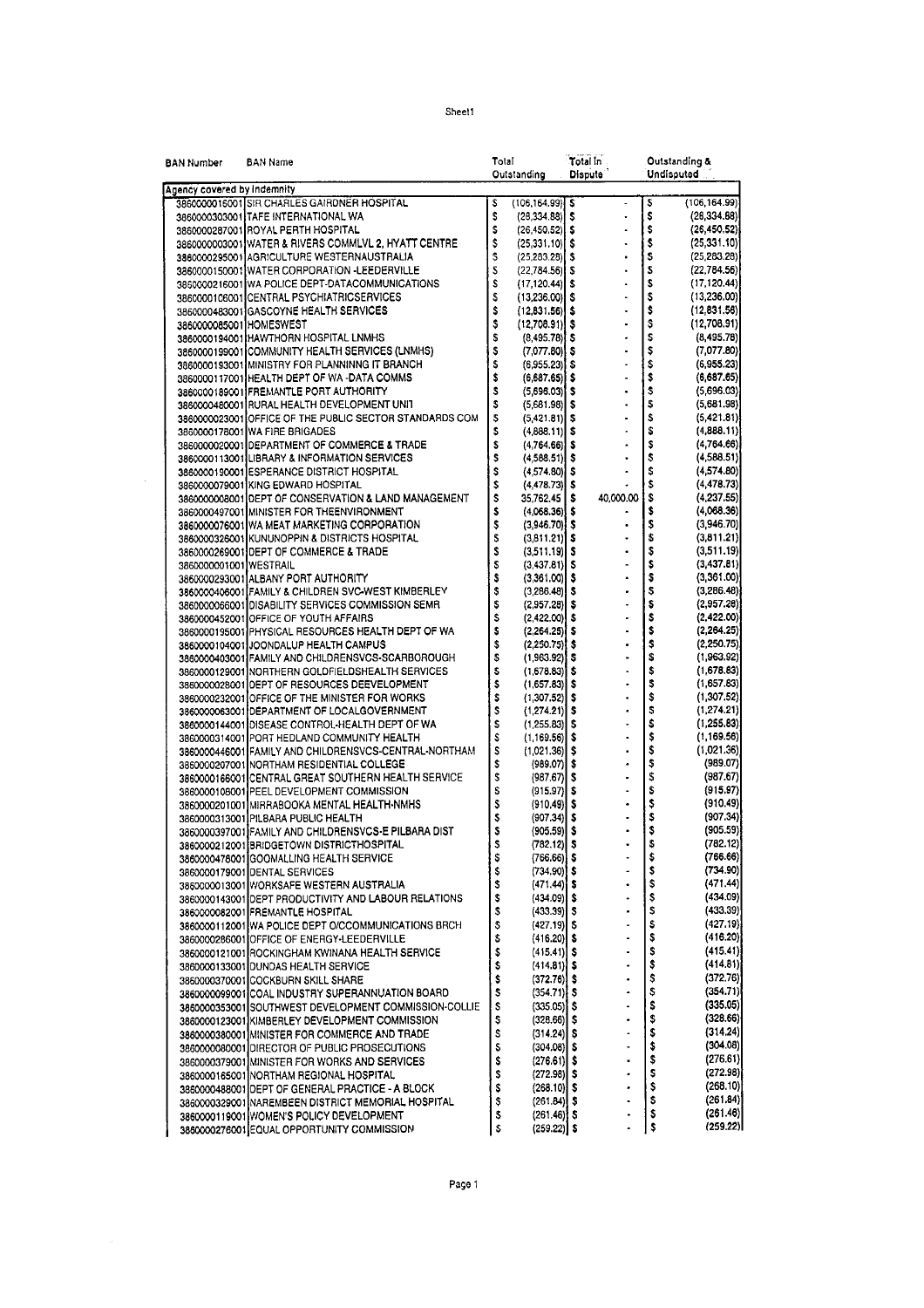Sheet1

| 3860000086001 KARRATHA COLLEGE                         | \$ | (238.59) \$          |    |                          | \$ | (238.59) |
|--------------------------------------------------------|----|----------------------|----|--------------------------|----|----------|
| 3860000404001 FAMILY AND CHILDRENSVCS-STH WEST RURAL   | \$ | $(207.08)$ \$        |    |                          | \$ | (207.08) |
| 3860000395001 FAM&CHILD SVCS-KEITH MAINE YOUTH CAMP    | \$ | $(199.17)$ S         |    |                          | \$ | (199.17) |
| 3860000111001 JOINT LIBRARY COMMITTEE                  | s  | $(184.05)$ \$        |    | $\blacksquare$           | \$ | (184.05) |
| 3860000305001 HEALTH DEPARTMENT WA MESSAGING SERVICE   | \$ | (177.39)             | s  |                          | \$ | (177.39) |
| 3860000206001 WONGAN HILLS DISTRICT HOSPITAL           | \$ | (167.06)             | s  |                          | \$ |          |
|                                                        |    |                      |    |                          |    | (167.06) |
| 3860000241001 MFP-ARALUEN BOTANICPARK                  | \$ | (147.58)             | s  |                          | \$ | (147.58) |
| 3860000073001 STATE REVENUE DEPT                       | \$ | $(146.79)$ \$        |    | $\cdot$                  | \$ | (146.79) |
| 3860000407001 FAMILY & CHILDREN SVC-PEEL DISTRICT      | S  | (146.05)             | s  |                          | \$ | (146.05) |
| 3860000064001 PUBLIC TRUSTEE                           | S  | $(133.50)$ \$        |    |                          | \$ | (133.50) |
| 3860000132001 RAVENSTHORPE HEALTHSERVICE               | \$ | (127.27)             | s  | $\ddot{\phantom{1}}$     | \$ | (127.27) |
| 3860000120001 OFFICIAL CORRUPTIONCOMMISSION            | \$ | (125.53)             | S  | ä,                       | \$ | (125.53) |
|                                                        |    |                      |    |                          |    |          |
| 3860000440001 FCS - GOLDFIELDS DISTRICT                | \$ | (122.59)             | Ş  |                          | \$ | (122.59) |
| 3860000343001 SWAN HEALTH SERVICE                      | \$ | (122.30)             | s  |                          | \$ | (122.30) |
| 3860000054001 GOLD CORPORATIONAttn: Sharolyn Barr      | s  | (111.10)             | s  | $\ddot{\phantom{0}}$     | S  | (111.10) |
| 3860000065001 DSC - NORTH METROPOLITAN REGION          | \$ | (102.57)             | s  |                          | \$ | (102.57) |
| 3860000062001]ABORIGINAL AFFAIRS DEPARTMENT            | Ŝ  | (89.77)              | S  |                          | \$ | (89 77)  |
| 3860000116001 MINISTER FOR PRIMARYINDUSTRY & FISHERIES | \$ | (86.50)              | S  |                          | \$ | (86.50)  |
| 3860000122001 CONSTRUCTION INDUSTRY LONG SERVICE LEAVE | Ŝ  | (86.02)              | s  |                          | \$ | (66.02)  |
|                                                        |    |                      |    |                          |    |          |
| 3860000391001 FAMILY & CHILDREN SVCS-CRISIS CARE UNIT  | \$ | (85.96)              | s  | $\bullet$                | \$ | (85.96)  |
| 3860000415001 MINISTER FOR LOCAL GOVERNMENT            | \$ | (75.70)              | s  |                          | \$ | (75.70)  |
| 3860000026001 SUBIACO REDEVELOPMENT AUTHORITY          | \$ | (66.40)              | S  |                          | \$ | (66.40)  |
| 3860000301001 PERTH THEATRE TRUSTPLY                   | \$ | $(61.69)$ \$         |    |                          | \$ | (61.69)  |
| 3860000057001 VALUER GENERAL'S OFFICE                  | \$ | $(59.06)$ S          |    | $\ddot{\phantom{0}}$     | \$ | (59.06)  |
| 3860000182001 FISHERIES DEPARTMENT OF WA               | \$ | $(52.90)$ \$         |    |                          | \$ | (52.90)  |
| 3860000385001 FAMILY AND CHILDRENSVCS-PERTH DISTRICT   | \$ | $(51.96)$ \$         |    |                          | \$ | (51.96)  |
|                                                        |    |                      |    |                          |    |          |
| 3860000146001 MORAWA & DISTRICTS HEALTH SERVICE        | Ŝ  | (41.48)              | s  | ÷.                       | \$ | (41.48)  |
| 3860000002001 OFFICE OF RACING/GAMING & LIQUOR         | \$ | (38.52)              | S  |                          | \$ | (38.52)  |
| 3860000384001]FAMILY&CHILDREN SVCS-MIRRABOOKA DIST OFF | \$ | (36.44)              | Ş  |                          | Ŝ  | (36.44)  |
| 3860000115001 HERITAGE COUNCIL OFWESTERN AUSTRALIA     | \$ | (31.93)              | s  |                          | \$ | (31.93)  |
| 3860000017001 WESTERN POTATO                           | Ś  | $(30.97)$ \$         |    | $\ddot{\phantom{0}}$     | \$ | (30.97)  |
| 3860000386001 FAMILY AND CHILDRENSVCS-FREMANTLE OFFCE  | \$ | $(28.62)$ \$         |    |                          | \$ | (28.62)  |
| 3860000052001 KINGS PARK AND BOTANICAL GARDENS         |    |                      |    |                          | \$ |          |
|                                                        | \$ | (19.17)              | \$ |                          |    | (19.17)  |
| 3860000107001 KALAMUNDA HEALTH SERVICE                 | S  | (17.20)              | s  |                          | \$ | (17.20)  |
| 3860000489001 KOONDOOLA CHILD DEVELOPMENT CENTRE       | \$ | (16.20)              | s  | $\blacksquare$           | S  | (16.20)  |
| 3860000324001 EASTERN WHEATBELT MENTAL HEALTH SERVICES | \$ | (14.10)              | s  | $\overline{\phantom{a}}$ | \$ | (14.10)  |
| 3860000299001 PERTH THEATRE TRUSTHMT                   | \$ | (13.41)              | s  | $\ddot{\phantom{0}}$     | \$ | (13.41)  |
| 3860000018001 MINISTRY FOR FAIR TRADING                | \$ | (12.63)              | s  |                          | \$ | (12.63)  |
| 3860000058001 DAIRY INDUSTRY AUTHORITY OF WA           | \$ | $(10.88)$ \$         |    | $\ddot{\phantom{0}}$     | \$ | (10.58)  |
|                                                        |    |                      |    |                          |    |          |
| 3860000159001 CALM-PERTH OBSERVATORY                   | \$ | (7.11)               | s  | ٠                        | \$ | (7.11)   |
| 3860000089001 MID WEST DEVELOPMENT COMMISSION          | \$ | (4.77)               | \$ |                          | \$ | (4.77)   |
| 3860000170001 OEPT OF FIRE AND EMERGENCY SERVICES      | \$ | ۰                    | \$ |                          | \$ |          |
| 3860000341001 SMALL BUSINESS DEVELOPMENT CORPORATION   | \$ |                      | \$ |                          | \$ |          |
| 3860000265001 WA POLICE DEPT-JOONDALUP DISTRICT        | \$ |                      | \$ |                          | \$ |          |
| 3860000346001 WESTERN HEALTH SERVICE                   | Ŝ  | $\ddot{\phantom{0}}$ | \$ | $\blacksquare$           | \$ |          |
| 3860000069001 METROPOLITAN CEMETERIES BOARD            | \$ |                      | \$ |                          | \$ |          |
|                                                        | Ŝ  |                      |    | ٠                        |    |          |
| 3860000124001 CONTRACT AND MANAGEMENT SERVICES (CAMS)  |    |                      | \$ |                          | \$ |          |
| 3860000226001 SOUTH METRO COLLEGEOF TAFE-ROCKINGHAM    | \$ | ٠                    | \$ |                          | \$ |          |
| 3860000259001 WA POLICE DEPT KARRATHA DISTRICT         | \$ |                      | \$ |                          | \$ |          |
| 3860000262001 WA POLICE DEPT-NORTHAM DISTRICT          | \$ |                      | \$ |                          | \$ |          |
| 3860000038001 MRWA (ROAD TRANSPORT)                    | \$ |                      | \$ |                          | \$ |          |
| 3860000245001 MRWA-ADAMS DRIVE (ROAD PROJECTS)         | Ŝ  |                      | S  |                          | Ś  |          |
| 3860000311001 NEWMAN DISTRICT HOSPITAL                 | \$ |                      | \$ |                          | \$ |          |
| 3860000263001 WA POLICE DEPT-CANNINGTON DISTRICT       | \$ |                      | \$ |                          | \$ |          |
|                                                        |    |                      |    |                          |    |          |
| 3860000192001 PRINCESS MARGARETHOSPITAL                | \$ |                      | Ŝ  |                          | \$ |          |
| 3860000256001 WA POLICE DEPT BUNBURY DISTRICT          | \$ |                      | \$ |                          | \$ |          |
| 3860000267001 WA POLICE DEPT-MIRRABOOKA DISTRICT       | \$ |                      | \$ |                          | \$ |          |
| 3860000044001 MRWA (SOUTH WEST REGION)                 | \$ |                      | \$ |                          | \$ |          |
| 3860000255001 WA POLICE DEPT-BROOME DISTRICT           | Ś  |                      | \$ |                          | \$ |          |
| 3860000051001 MRWA (GASCOYNE REGION)                   | Ŝ  |                      | Ś  |                          | \$ |          |
|                                                        | \$ |                      | \$ |                          | \$ |          |
| 3860000257001 WA POLICE DEPT-GERALDTON DISTRICT        |    |                      |    |                          |    |          |
| 3860000043001 MRWA (MIDWEST REGION)                    | \$ |                      | \$ |                          | \$ |          |
| 3860000266001 WA POLICE DEPT-MIDLAND DISTRICT          | \$ |                      | \$ |                          | \$ |          |
| 3860000261001 WA POLICE DEPT-NARROGIN DISTRICT         | \$ |                      | \$ |                          | \$ |          |
| 3860000253001 WA POLICE DEPT-PERTH DISTRICT            | S  |                      | \$ |                          | \$ |          |
| 3860000035001 MRWA (BUS SUPPORT MAN LAND&PRO)          | S  |                      | \$ |                          | \$ |          |
| 3860000421001 MRWA DIRECTOR CORPORATE & PUBLIC AFFAIRS | \$ |                      | \$ |                          | \$ |          |
|                                                        |    |                      |    |                          |    |          |
| 3860000426001 MRWA ROAD TECHNOLOGY SERVICES            | \$ |                      | \$ |                          | \$ |          |
| 3860000260001 WA POLICE DEPT-MEEKATHARRA               | \$ |                      | \$ |                          | \$ |          |
| 3860000375001 MRWA (ROAD STRATEGIES AND SVC)           | \$ |                      | \$ |                          | \$ |          |
| 3860000036001 MRWA (BRIDGE)                            | \$ |                      | \$ |                          | \$ |          |
| 3860000034001 MRWA (PLANT SECTION)                     | \$ |                      | \$ |                          | \$ |          |
| 3860000049001]MRWA (KIMBERLEY REGION)                  | \$ |                      | \$ |                          | \$ |          |
|                                                        |    |                      |    |                          |    |          |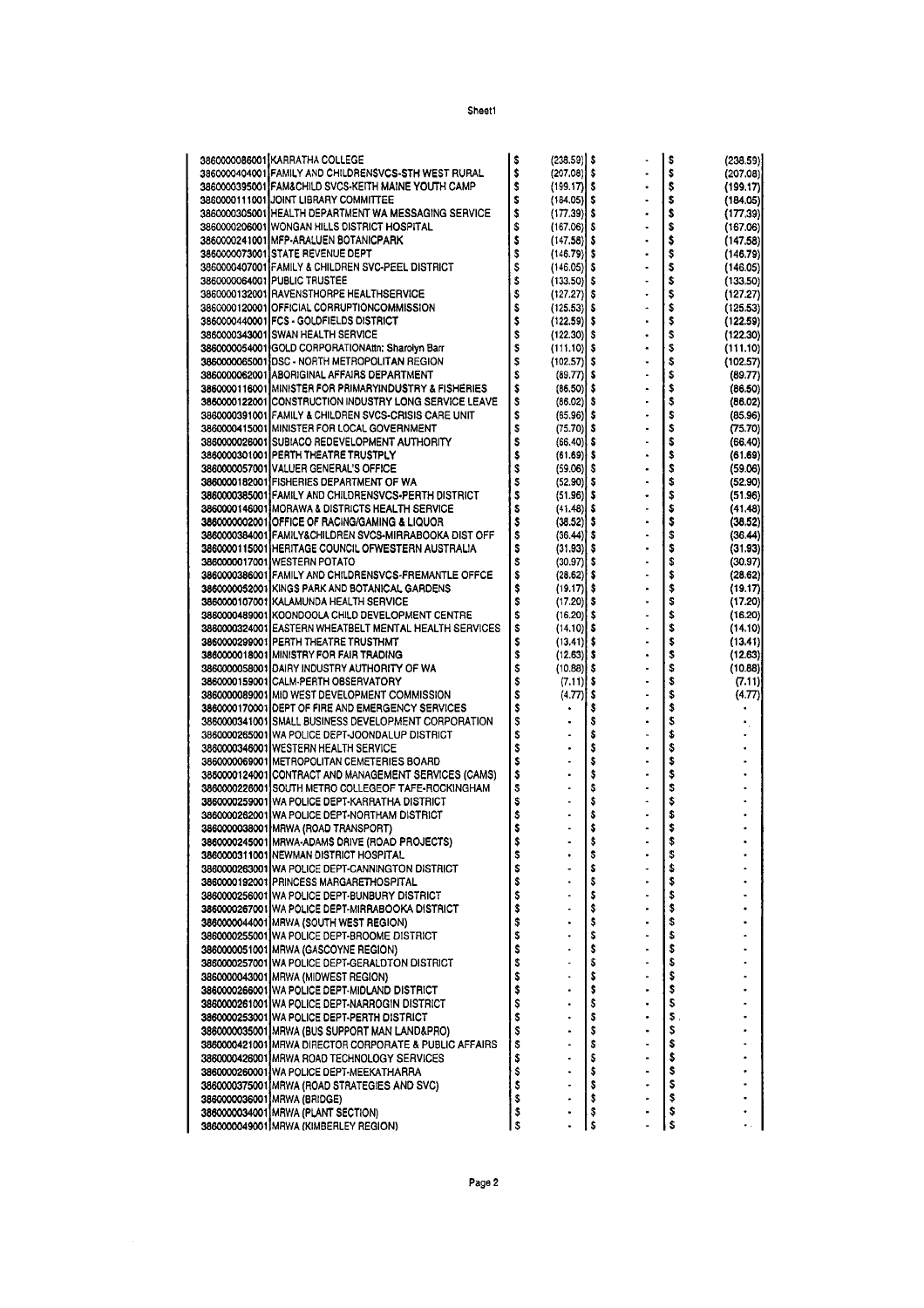Sheet1

|                         | 3860000424001 MRWA ROAD SAFETY STRATEGIES-SUE DONALD                                           | \$       |                       | \$       |                | \$       |                |
|-------------------------|------------------------------------------------------------------------------------------------|----------|-----------------------|----------|----------------|----------|----------------|
|                         | 3860000198001 OSBORNE PSYCHIATRICCLINIC & LODGE LNMHS                                          | \$       |                       | \$       |                | \$       |                |
|                         | 3860000175001 DEPT OF FIRE AND EMERGENCY SERVICES                                              | \$       |                       | \$       |                | \$       |                |
|                         | 3860000453001 MINISTRY FAIR TRADING-TRADE MEASUREMENT                                          | \$       |                       | \$       |                | \$       |                |
|                         | 3860000042001 MRWA-WHEAT BELT SOUTH REGION                                                     | \$       |                       | \$       |                | \$       |                |
|                         | 3860000031001 MRWA (ROAD DATA BRANCH)                                                          | \$       |                       | \$       |                | \$       |                |
|                         | 3860000250001 MRWA-ADAMS DRIVE                                                                 | \$       | ٠                     | \$       |                | \$       |                |
|                         | 3860000422001 MRWA EXEC DIRECTOR RD STRATEGIES & SVCS                                          | \$       |                       | s        |                | \$       |                |
|                         | 3860000425001 MRWA ROAD STRATEGIES & SERVICES - HR                                             | S        |                       | S        |                | \$<br>\$ |                |
|                         | 3860000025001 ART GALLERY OF WESTERN AUSTRALIA                                                 | \$       |                       | \$       |                | \$       |                |
|                         | 3860000252001 MURDOCH TAFE - CAMPUS                                                            | \$<br>S  |                       | \$<br>\$ |                | \$       |                |
|                         | 3860000377001 GERALDTON REGIONAL MUSEUM<br>3860000470001 WA POLICE DEPTSTATE EMERGENCY SVC     | \$       | $\bullet$             | \$       |                | \$       |                |
|                         | 3860000468001 WA POLICE DEPTHUMAN RESOURCES                                                    | \$       |                       | Ŝ        |                | s        |                |
|                         | 3860000208001 SOBERING UP SHELTER (HALLS CREEK)                                                | \$       |                       | \$       |                | \$       |                |
|                         | 3860000029001 MRWA-CUSTOMER SERVICE SECTION                                                    | \$       | $\cdot$               | \$       |                | \$       |                |
|                         | 3860000465001 WA POLICE DEPTCRIME OP'S PORTFOLIO                                               | \$       |                       | \$       |                | \$       |                |
|                         | 3860000244001 WESTERN POWER-TRANSMISSION                                                       | \$       |                       | \$       |                | \$       |                |
|                         | 3860000242001 MFP-WHITEMAN PARK                                                                | \$       |                       | S        |                | \$       |                |
|                         | 3860000251001]MRWA-ADAMS DVE (CITYNORTHERN BYPASS)                                             | \$       |                       | \$       |                | \$       |                |
|                         | 3860000009001 MINISTRY OF SPORT & RECREATION                                                   | \$       |                       | \$       |                | \$       |                |
|                         | 3860000323001 IEASTERN WHEATBELT COMMUNITY HEALTH SVCS                                         | s        |                       | \$       |                | \$       |                |
|                         | 3860000335001 HARVEY YARLOOP HEALTH SERVICES                                                   | \$       |                       | \$       |                | \$       |                |
|                         | 3860000464001 MINISTRY FAIR TRADE MEASUREMENT UNIT                                             | \$       |                       | \$       |                | \$       |                |
|                         | 3860000437001 WORKCOVER-RHEOLA ST                                                              | s        |                       | \$       |                | \$       |                |
|                         | 3860000223001 SOUTH METRO COLLEGEOF TAFE-ROSSMOYNE                                             | Ś        |                       | \$       |                | \$       |                |
|                         | 3860000283001 WESTERN POWER-CUSTOMER SERVICES                                                  | s        |                       | \$<br>\$ |                | \$<br>\$ |                |
|                         | 3860000032001]MRWA (STRATEGIC PLANNING)                                                        | \$<br>S  |                       | \$       |                | \$       |                |
|                         | 3860000361001 PINGELLY DISTRICT HOSPITAL BOARD<br>3860000254001 WA POLICE DEPT-ALBANY DISTRICT | \$       |                       | s        |                | \$       |                |
|                         | 3860000258001 WA POLICE DEPT-KALGOORLIE DISTRICT                                               | s        |                       | \$       |                | \$       |                |
|                         | 3860000348001 ROTTNEST ISLAND NURSING POST                                                     | s        |                       | \$       |                | \$       |                |
|                         | 3860000312001 PORT HEDLAND REGIONAL HOSPITAL                                                   | s        |                       | \$       |                | \$       |                |
|                         | 3860000224001 SOUTH METRO COLLEGEOF TAFE-APPLECROSS                                            | \$       |                       | \$       |                | \$       |                |
|                         | 3860000171001 DEPT OF FIRE AND EMERGENCY SERVICES                                              | \$       |                       | \$       |                | \$       |                |
|                         | 3860000486001 GERALDTON HEALTH SERVICE                                                         | \$       |                       | \$       |                | \$       |                |
|                         | 3860000430001İMRWA MAJOR CONTRACTS BUSINESS SVC MGR                                            | \$       |                       | \$       |                | \$       |                |
|                         | 3860000219001 DEPARTMENT OF MINERALS AND ENERGY                                                | \$       |                       | s        |                | \$       |                |
| 3860000292001 WORKCOVER |                                                                                                | \$       |                       | \$       |                | \$       |                |
|                         | 3860000240001 MINISTER FOR HEALTH30TH FLOOR                                                    | s        |                       | \$       |                | \$       |                |
|                         | 3860000125001 BENTLEY HEALTH SERVICE                                                           | \$<br>S  |                       | \$<br>S  |                | \$<br>\$ |                |
|                         | 3860000211001 WARREN DISTRICT HOSPITAL<br>3860000149001 MIDWEST HEALTH SERVICE                 | \$       |                       | \$       | ٠              | \$       |                |
|                         | 3860000139001 SCREENWEST                                                                       | \$       |                       | \$       |                | \$       |                |
|                         | 3860000004001 OFFICE OF ENERGY PERTH                                                           | \$       |                       | \$       |                | \$       |                |
|                         | 3860000498001 WA POLICE DATA DESKTOP SUPPORT SERVICE                                           | \$       |                       | \$       |                | \$       |                |
|                         | 3860000458001 WATER%MISSION - PEEL                                                             | \$       |                       | \$       |                | \$       |                |
|                         | 3860000087001 CURRICULUM & CUSTOMISED TRAINING NETWORK                                         | \$       |                       | \$       | $\blacksquare$ | \$       |                |
|                         | 3860000500001 SOUTH METROPOLITAN COLLEGE TAFE - FINANCE                                        | \$       |                       | \$       |                | \$       |                |
|                         | 3860000264001 WA POLICE DEPT-FREMANTLE DISTRICT                                                | S        |                       | \$       |                | \$       |                |
|                         | 3860000358001 NARROGIN REGIONAL HOSPITAL                                                       | \$       |                       | \$       |                | \$       |                |
|                         | 38655555555555 Dept of Arts - Festival Perth (See dispute BAN 53)                              | S        |                       | \$       |                | \$       |                |
|                         | 3860000491001 WA TECHNICAL & FURTHER EDUC-WEMBLY                                               | \$       |                       | \$       |                | \$<br>\$ |                |
|                         | 3860000164001 MURDOCH TAFEATT:ACCOUNTS PAYABLE                                                 | \$<br>\$ |                       | \$<br>\$ |                | \$       |                |
|                         | 3860000045001 MRWA (CARLISLE)<br>3860000221001 SOUTH METRO COLLEGEOF TAFE-FLEET/SOUTH          | \$       |                       | \$       |                | \$       |                |
|                         | 3860000030001 MRWA (INFORMATION SEVICES)                                                       | \$       |                       | \$       | ٠              | \$       |                |
|                         | 3860000318001 WATER CORPORATIONFINANCE DEPARTMENT                                              | \$       |                       | \$       |                | \$       |                |
|                         | 3860000173001 DEPT OF FIRE AND EMERGENCY SERVICES                                              | \$       |                       | \$       | ٠              | \$       |                |
|                         | 3860000176001 IDEPT OF FIRE AND EMERGENCY SERVICES                                             | \$       |                       | \$       | ۰              | \$       |                |
|                         | 3860000355001 MURCHISON HEALTH SERVICE                                                         | \$       |                       | \$       |                | \$       |                |
|                         | 3860001000001 EDUCATION-RESERVED                                                               | \$       | 2.63                  | \$       |                | \$       | 2.63           |
|                         | 3860000456001 GOLDEN MILE COMMUNITY House                                                      | \$       | 34.72                 | \$       |                | \$       | 34.72          |
|                         | 3860000273001 MINISTRY OF PREM & CABS-GOVT MES/SVCS                                            | ŝ        | 38.66                 | \$       | ÷              | \$       | 38.66          |
|                         | 3860000306001 MINISTRY OF JUSTICEJUDGES                                                        | \$       | 50.20                 | \$       | ٠              | \$       | 50.20          |
|                         | 3860000077001 WA ALCOHOL & DRUG AUTHORITY                                                      | \$       | 58.14                 | \$       | $\bullet$      | \$       | 58.14          |
|                         | 3860000140001 SOUTH METROPOLITAN COLLEGE-FINANCE                                               | \$       | $63.75$ $\frac{1}{3}$ |          |                | \$       | 63.75          |
|                         | 3860000278001 UWA-LIBRARY                                                                      | \$       | 65.75                 | S.       |                | \$       | 65.75          |
|                         | 3860000387001 FAMILY AND CHILDRENSVCS-JOONDALUP                                                | S        | 67.54                 | 5        | $\blacksquare$ | \$       | 67.54<br>69.76 |
|                         | 3860000462001 MINISTER FOR LANDS                                                               | \$       | 69.76 S               |          | ٠              | \$<br>\$ | 80.48          |
|                         | 3860000105001 OEPARTMENT OF ENVIRONMENTAL PROTECTION                                           | \$<br>\$ | 80.48<br>83.06        | \$<br>s  |                | \$       | 83.06          |
|                         | 3860000285001 PILBARA DEVELOPMENTCOMMISSION<br>3860000091001 JOINT PRINTING COMMITTEE          | Ś        | 94.91   \$            |          |                | s        | 94.91          |
|                         |                                                                                                |          |                       |          |                |          |                |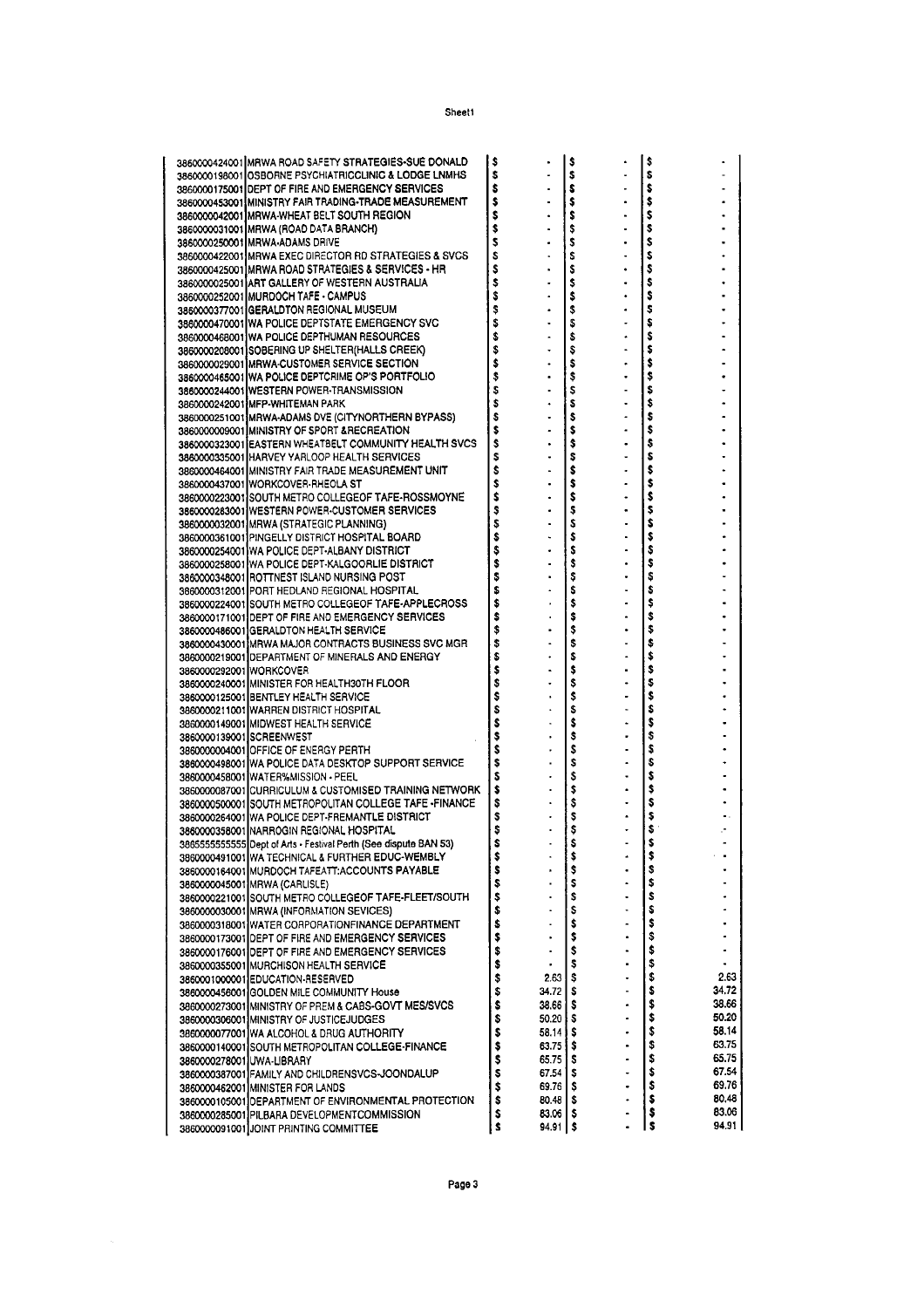|                          | 3860000378001 MINISTER FOR RESRCES DEVLPMT ENERGY EDUC  | s  | 105.22                   | \$ |                      | \$ | 105.22   |
|--------------------------|---------------------------------------------------------|----|--------------------------|----|----------------------|----|----------|
|                          | 3860000398001 FAMILY AND CHILDRENSVCS-PARENT HELP CTR   | s  | 126.19                   | \$ |                      | \$ | 126.19   |
|                          |                                                         |    |                          |    |                      |    |          |
|                          | 3860000392001 FAMILY & CHILDREN SVCS-MIDLAND DISTRICT   | \$ | 136.74                   | \$ |                      | \$ | 136.74   |
|                          | 3860000188001[DEPT OF TRANSPORT LICENSING DIVISION      | S  | 169.17                   | \$ |                      | \$ | 169.17   |
|                          |                                                         |    |                          |    |                      |    |          |
|                          | 3860000414001 MINISTER FOR LABOUR RELATIONS             | Ŝ  | 180.46                   | \$ | ٠                    | \$ | 180.46   |
|                          | 3860000396001 FAM&CHILDREN SVCS-NTH C/TRY DIRECTORATE   | \$ | 187,96                   | \$ |                      | \$ | 187.96   |
|                          | 3860000405001 FAMILY & CHILDREN SVCS-GREAT SOUTHN DIST  | S  | 242.53                   | \$ |                      | \$ | 242.53   |
|                          |                                                         |    |                          |    |                      |    |          |
|                          | 3860000408001 FAMILY & CHILDREN SVCS-SOUTH COUNTRY      | \$ | 260.82                   | \$ | ٠                    | \$ | 260.82   |
|                          | 3860000388001IFAMILY AND CHILDRENSVCS-ARMADALE DIST     | S  | 299.86                   | \$ | ٠                    | \$ | 299.86   |
|                          |                                                         |    |                          |    |                      |    |          |
|                          | 3860000401001 FAM&CHILDN SVCS-KARRINYUP DIRECTRTE OFF   | \$ | 304.66                   | \$ |                      | \$ | 304.66   |
|                          | 3860000325001 KELLERBERRIN MEMORIAL HOSPITAL            | S  | 314.32                   | \$ |                      | \$ | 314.32   |
|                          |                                                         |    |                          |    |                      |    |          |
|                          | 3860000410001 CARINE SMALL BUS INSTITUTE - PROGRAM MGR  | \$ | 389.73                   | \$ | ٠                    | \$ | 389,73   |
|                          | 3860000204001 PUNDULMURRA COLLEGE                       | S  | 393.02                   | s  |                      | \$ | 393.02   |
|                          | 3860000411001 MINISTER FOR LOCAL GOVERNMENT             | \$ | 416.40                   | \$ | $\ddot{\phantom{0}}$ | \$ | 416.40   |
|                          |                                                         |    |                          |    |                      |    |          |
|                          | 3860000067001 DSC - EAST METROPOLITAN REGION            | \$ | 420,70                   | s  |                      | \$ | 420.70   |
|                          | 3860000015001 THE WESTERN AUSTRALIAN MUSEUM             | \$ | 428.86                   | s  |                      | \$ | 428.86   |
|                          |                                                         |    |                          |    |                      |    |          |
|                          | 3860000270001 DEPT OF CONSERVATION & LAND MANAGEMENT    | \$ | 449.72                   | \$ |                      | \$ | 449.72   |
|                          | 3860000307001 IDEPARTMENT OF LAND ADMINISTRATION        | \$ | 471.05                   | \$ |                      | \$ | 471.05   |
|                          | 3860000308001 SOUTH HEDLAND COMMUNITY HEALTH            | Ś  | 498.30                   | s  | $\blacksquare$       | \$ | 498.30   |
|                          |                                                         |    |                          |    |                      |    |          |
|                          | 3860000466001 PILBARA AGED CARE                         | S  | 507.47                   | \$ |                      | \$ | 507.47   |
|                          | 3860000494001 IDEPT OF TRANSPORT2ND FL DUMAS HOUSE      | Ŝ  | 512.48                   | s  |                      | \$ | 512.48   |
|                          |                                                         | Ś  |                          |    |                      |    |          |
|                          | 3860000382001 FAMILY AND CHILDRENSERVICES-MIDLAND       |    | 533.25                   | \$ |                      | \$ | 533.25   |
|                          | 3860000096001 LAW REFORM COMMISSION                     | \$ | 543.58                   | s  |                      | \$ | 543.58   |
|                          | 3860000389001 FAMILY AND CHILDRENSVCS-ROCKINGHAM        | \$ | 638.75                   | \$ |                      | s  | 638.75   |
|                          |                                                         |    |                          |    |                      |    |          |
|                          | 3860000369001 WEST KIMBERLEY HEALTH SERVICE             | S  | 60.642.78                | s  | 60,000.00            | \$ | 642.78   |
|                          | 3860000484001 CENTRAL WHEATBELT HEALTH SERVICE          | \$ | 662.68                   | \$ |                      | \$ | 662.68   |
|                          | 3860000205001 NATIONAL TRUST OF AUSTRALIA (WA)          | \$ | 725.91                   | \$ |                      | \$ | 725.91   |
|                          |                                                         |    |                          |    |                      |    |          |
|                          | 3860000210001 INANNUP DISTRICT HOSPITAL                 | \$ | 734.81                   | s  |                      | \$ | 734.81   |
|                          | 3860000158001 Bureau Services                           | Ś  | 774.05                   | \$ |                      | \$ | 774.05   |
|                          |                                                         |    |                          |    |                      |    |          |
|                          | 3860000373001 PORT HEDLAND REGIONAL ABORIGINAL CORP     | Ś  | 777.56                   | s  |                      | S  | 777.56   |
|                          | 3860000339001 MOUNT HENRY HOSPITAL                      | \$ | 830.94                   | s  | ٠                    | \$ | 830.94   |
|                          | 3860000394001 FAMILY & CHILDREN SVMETRO REGIONAL        | S  | 898.96                   | \$ |                      | \$ | 898.96   |
|                          |                                                         |    |                          |    |                      |    |          |
|                          | 3860000441001 JOONDALUP CHILD DEVELOPMENT CENTRE        | \$ | 941.27                   | \$ |                      | \$ | 941.27   |
|                          | 3860000056001IGOVT EMPLOYEES SUPERANNUATION             | \$ | 971.31                   | \$ |                      | \$ | 971.31   |
|                          |                                                         | \$ |                          |    |                      | \$ |          |
|                          | 3860000310001 INEWMAN COMMUNITY HEALTH                  |    | 972.31                   | \$ |                      |    | 972.31   |
|                          | 3860000435001 MINISTER FOR ABORIGINAL AFFAIRS           | Ŝ  | 1,053.28                 | \$ |                      | \$ | 1,053.28 |
|                          | 3860000492001]WA SERVICE SUPPORTLV 31 ST MARTINS TWR    | \$ | 1,120.00                 | \$ |                      | \$ | 1,120.00 |
|                          |                                                         | S  |                          |    | $\blacksquare$       | \$ |          |
|                          | 3860000213001]NORTHCLIFFE NURSINGPOST                   |    | 1,173.61                 | \$ |                      |    | 1,173.61 |
|                          | 3860000229001 SCARBOROUGH CENTRE MANAGER - Jackson Ave  | \$ | 1,319.36                 | s  |                      | \$ | 1,319.36 |
|                          | 3860000128001IBEVERLEY DISTRICT HOSPITAL                | \$ | 1,332.69                 | s  |                      | s  | 1.332.69 |
|                          |                                                         |    |                          |    |                      |    |          |
|                          | 3860000090001 HEDLAND COLLEGE                           | \$ | 1,485,73                 | \$ |                      | \$ | 1.485.73 |
|                          | 3860000374001]WARWICK CHILD AND ADOLESCENT CLINIC       | \$ | 1,486.89                 | \$ |                      | \$ | 1,486.89 |
|                          | 3860000501001 OFFICE OF THE AUDITOR GENERAL             | \$ | 1,537.24                 | \$ |                      | \$ | 1.537.24 |
|                          |                                                         |    |                          |    |                      |    |          |
|                          | 3860000376001 ATTORNEY GENERAL MIN OF JUSTICE-THE ARTS  | \$ | 1,541.42                 | \$ |                      | \$ | 1.541.42 |
|                          | 3860000476001)WA MARITIME MUSEUM FREMANTLE              | \$ | 1,653.57                 | \$ |                      | \$ | 1,653.57 |
|                          | 3860000097001[GASCOYNE DEVELOPMENT COMMISSION           | \$ | 1,788.08                 | \$ |                      | \$ | 1,788.08 |
|                          |                                                         |    |                          |    |                      |    |          |
|                          | 3860000412001 [****92f(JA) THE ENVIRONMENT AND JUSTICE  | S  | 1,830.23                 | \$ |                      | \$ | 1,830.23 |
|                          | 3860000220001 SOUTH METRO COLLEGEOF TAFE-FREMANTLE      | S  | 1,992.57                 | ŝ  |                      | S  | 1,992.57 |
| 3860000249001ICASE       |                                                         | S  | 2,078.09                 | s  |                      | \$ | 2.078.09 |
|                          |                                                         |    |                          |    |                      |    |          |
|                          | 3860000413001 MINISTER FOR POLICE                       | \$ | 2,110,68                 | \$ |                      | \$ | 2,110.68 |
| 3860000294001 ALINTA GAS |                                                         | S  | 2,212.65                 | \$ |                      | \$ | 2.212.65 |
|                          | 3860000127001 HEALTH DEPT OF WA -CENTRAL SUPPORT        | Ś  | 2,595.95                 | Ŝ  |                      | Ŝ  | 2,595.95 |
|                          |                                                         |    |                          |    |                      |    |          |
|                          | 3860000336001 HEALTH PROMOTION FOUNDATION               | \$ | 2,850.35                 | \$ |                      | \$ | 2,850.35 |
|                          | 3860000234001   OSBORNE HEALTH SVC-PSYCH REHABILITATION | s  | 3,705.97                 | \$ |                      | \$ | 3,705.97 |
|                          |                                                         |    |                          |    |                      |    |          |
|                          | 3860000451001 CENTRAL METRO COLL OF TAFE-LEEDERVILLE    | \$ | 3,735.00                 | \$ |                      | \$ | 3,735.00 |
|                          | 3860000402001 FAMILY&CHILDREN SVCS-BUNBURY DIST PHONES  | \$ | 4,000.32                 | s  |                      | \$ | 4,000.32 |
|                          | 386000068001 DISABILITY SERVICES COMMISSION (LAC)       | \$ | 4,195.65                 | \$ |                      | \$ | 4,195.65 |
|                          |                                                         |    |                          |    |                      |    |          |
|                          | 3860000475001 ALBANY RESIDENCY MUSEUM                   | \$ | 4,206.14                 | \$ |                      | \$ | 4,206.14 |
|                          | 3860000383001 FAMILY AND CHILDRENSVCS-CANNING DISTRCT   | \$ | 4,228.36                 | s  |                      | \$ | 4.228.36 |
|                          | 3865555555557 Unclaimed Services                        | \$ | 4,607.28                 | \$ |                      | \$ | 4,607.28 |
|                          |                                                         |    |                          |    |                      |    |          |
|                          | 3860000078001 OEPARTMENT OF TRANSPORT                   | \$ | 6,784.00                 | \$ | 2,000.00             | \$ | 4.784.00 |
|                          | 3860000248001 UWA-COMPUTING SERVICES-PABX               | \$ | 5,078.97                 | s  | ٠                    | \$ | 5,078.97 |
|                          |                                                         |    |                          |    |                      |    |          |
|                          | 3865555555556 WA Training Info Center                   | \$ | 5,412.74                 | s  |                      | \$ | 5,412.74 |
|                          | 3860000271001 DISABILITY SERVICESCOMMISSION             | \$ | 5,471.06                 | \$ |                      | \$ | 5,471.06 |
|                          | 3860000350001 SOUTHWEST DEVELOPMENT COMMISSION          | Ŝ  | 5,532.97                 | s  |                      | \$ | 5,532.97 |
|                          |                                                         |    |                          |    |                      |    |          |
|                          | 3860000191001 NURSES BOARD OF WA                        | Ŝ  | 5,718.26                 | S  |                      | \$ | 5.718.26 |
|                          | 3860000481001 LOWER GREAT SOUTHERN HEALTH SERVICE       | \$ | 5,977.17                 | \$ | $\blacksquare$       | \$ | 5,977.17 |
|                          | 3860000196001 AVRO COMMUNITY PSYCHIATRIC CLINIC LNMHS   | \$ | $6,503.56$ $\uparrow$ \$ |    |                      | \$ | 6.503.56 |
|                          |                                                         |    |                          |    |                      |    |          |
|                          | 3860000344001 YURA YUNGI MEDICAL SERVICE                | \$ | $6,577.95$ $\frac{1}{3}$ |    |                      | \$ | 6,577.95 |
|                          | 3860000168001 EAST KIMBERLEY HEALTH SERVICES            | \$ | $7,137.13$ $\vert$ \$    |    |                      | \$ | 7,137.13 |
|                          | 3860000371001 WEST PILBARA HEALTHSERVICE                | \$ | 7,237.82 \$              |    |                      | \$ | 7,237.82 |
|                          |                                                         |    |                          |    |                      |    |          |
|                          | 3860000334001 GOLDFIELDS ESPERANCE DEVELOPMENT COMM     | S  | 7,415.03                 | S  |                      | \$ | 7,415.03 |
|                          | 3860000274001 WEST AUSTRALIAN LAND INFORMATION SYSTEMS  | S  | 7,973.61 S               |    |                      | \$ | 7.973.61 |
|                          |                                                         |    |                          |    |                      |    |          |

Sheet1

 $\sim$   $\omega$  .